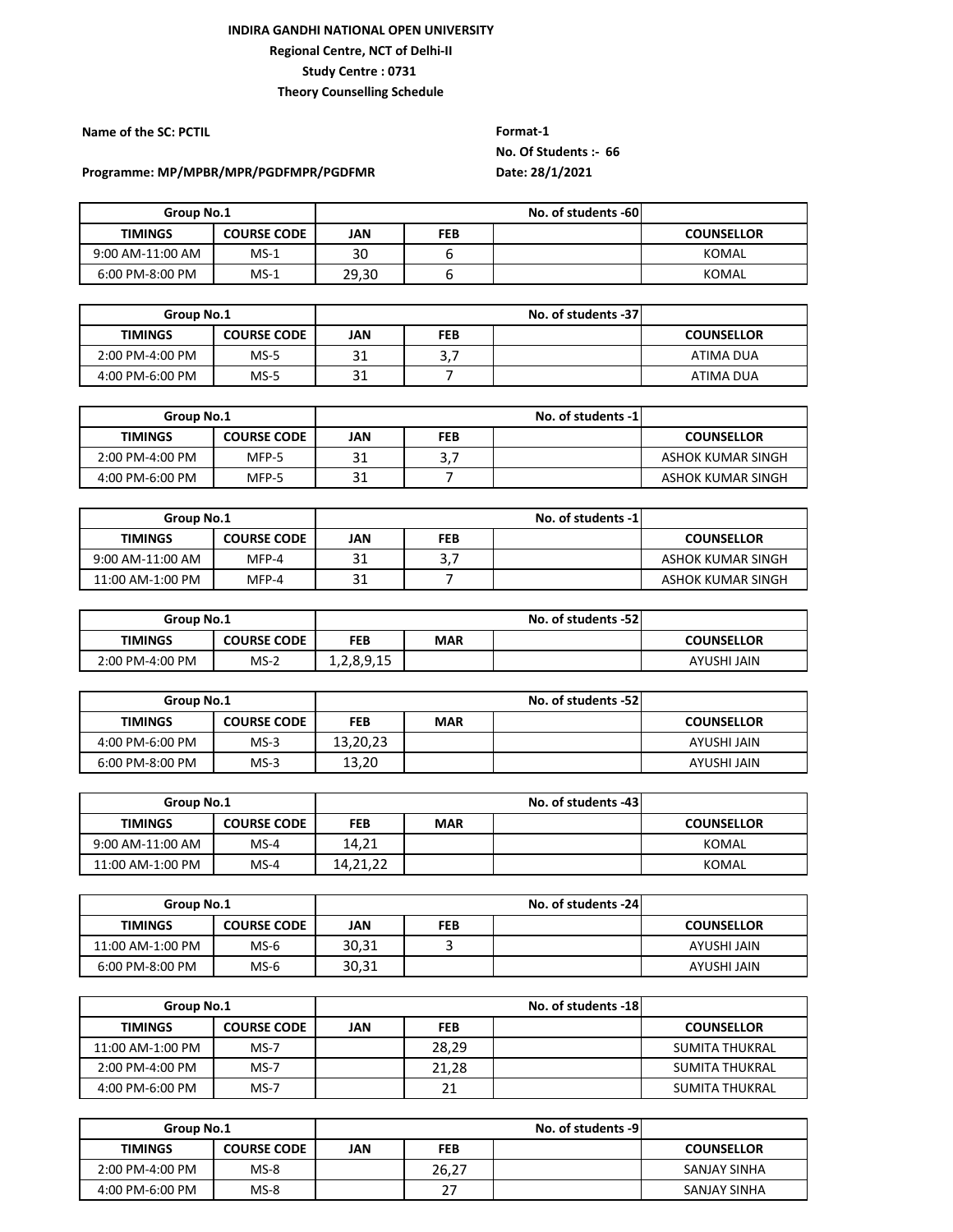#### **INDIRA GANDHI NATIONAL OPEN UNIVERSITY Regional Centre, NCT of Delhi-II**

**Study Centre : 0731** 

**Theory Counselling Schedule**

**Name of the SC: PCTIL Format-1** 

# **No. Of Students :- 66**

**Programme: MP/MPBR/MPR/PGDFMPR/PGDFMR Date: 28/1/2021**

| $9:00$ AM-:<br>$-11:00$<br>AM | $MS-8$ | າດ<br>20 | SANJAY SINHA        |
|-------------------------------|--------|----------|---------------------|
| 4:00 PM-6:00 PM               | $MS-8$ | າດ<br>20 | <b>SANJAY SINHA</b> |

| Group No.1       |                    |     |          | No. of students -17 |                   |
|------------------|--------------------|-----|----------|---------------------|-------------------|
| <b>TIMINGS</b>   | <b>COURSE CODE</b> | JAN | FEB      |                     | <b>COUNSELLOR</b> |
| 11:00 AM-1:00 PM | $MS-9$             |     | 13.20    |                     | SANJAY SINHA      |
| 2:00 PM-4:00 PM  | $MS-9$             |     | 12.13.20 |                     | SANJAY SINHA      |

| Group No.1       |                    | No. of students -17 |              |  |                   |
|------------------|--------------------|---------------------|--------------|--|-------------------|
| <b>TIMINGS</b>   | <b>COURSE CODE</b> | JAN                 | <b>FEB</b>   |  | <b>COUNSELLOR</b> |
| 11:00 AM-1:00 PM | $MS-11$            |                     | 4,5,11,12,18 |  | KOMAL             |
| 2:00 PM-4:00 PM  | $MS-11$            |                     |              |  | KOMAL             |

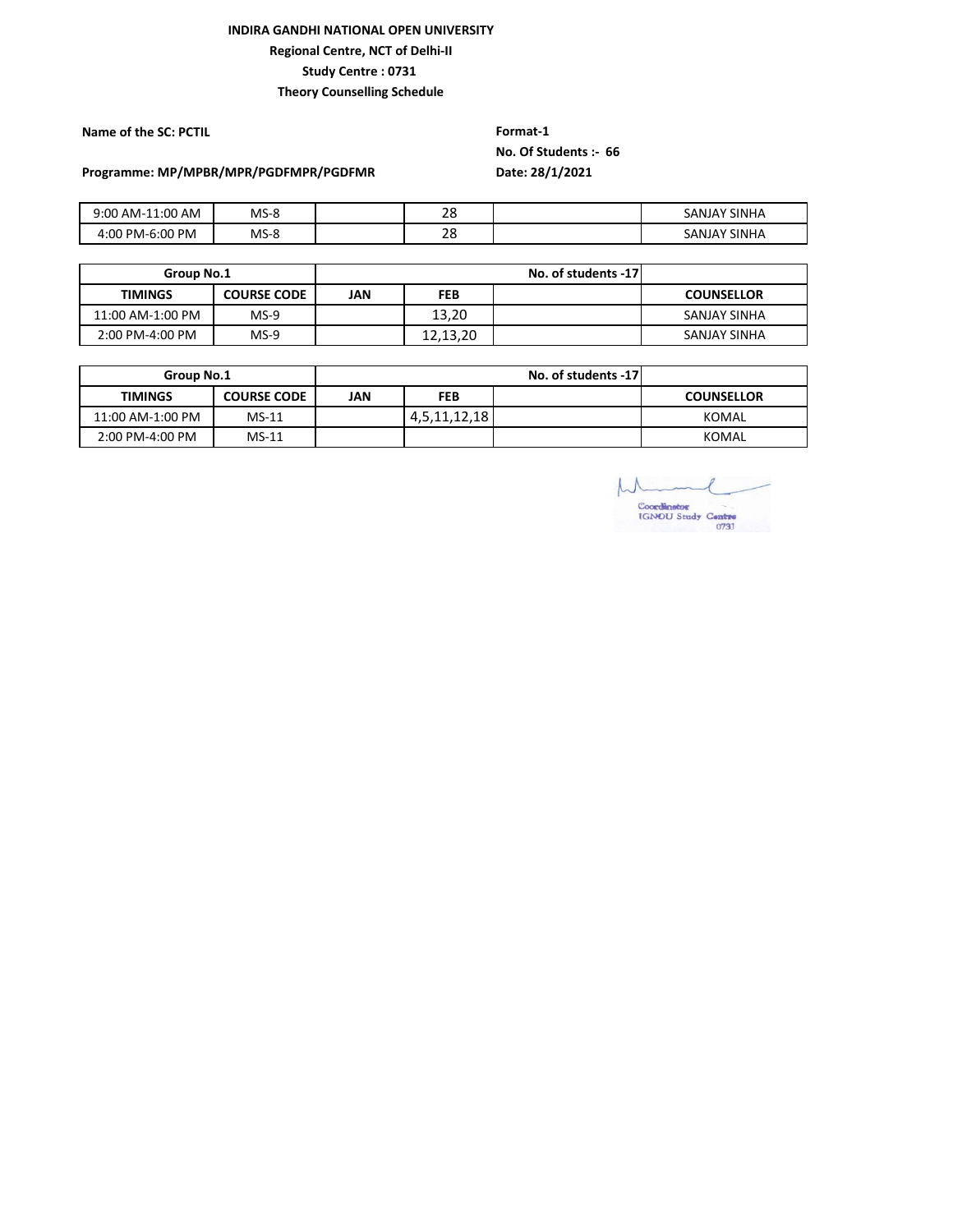#### **INDIRA GANDHI NATIONAL OPEN UNIVERSITY**

**Regional Centre, NCT of Delhi-II**

**Study Centre : 0731**

# **Theory Online Counselling Schedule**

Name of the SC: PCTIL Format-1

Session: JULY 20- JUNE 21

Programme: DECE No. of Students alloted : 90 Date: 21/1/2021

| <b>Group No.1</b> |                              |     |               |            |            |              | <b>Student Count:90</b> | <b>Name of Counsellors</b> |
|-------------------|------------------------------|-----|---------------|------------|------------|--------------|-------------------------|----------------------------|
| <b>Timings</b>    | <b>COURSE</b><br><b>CODE</b> | JAN | <b>FEB</b>    | <b>MAR</b> | <b>APR</b> | <b>MAY</b>   | <b>JUNE</b>             |                            |
| 2:00 PM-4:00 PM   | DECE-1                       | 30  | 6,13,20,27    | 6,13,20,27 | 3          |              |                         | SANGITA RANA               |
| 2:00 PM-4:00 PM   | DECE-2                       | 31  | 7, 14, 21, 28 | 7,14,21    | 4,11       |              |                         | <b>SANGITA RANA</b>        |
| 2:00 PM-4:00 PM   | DECE-3                       |     |               |            | 10,17,24   | 1,8,15,22,29 | 5,12                    | <b>SANGITA RANA</b>        |
| 2:00 PM-4:00 PM   | DECE-4                       |     |               |            | 18,25      | 2,9,16,23,30 | 6,13,20                 | <b>SANGITA RANA</b>        |

Coordinator IGNOU Study Centre 0731

**Signature of Coordinator Name and Seal**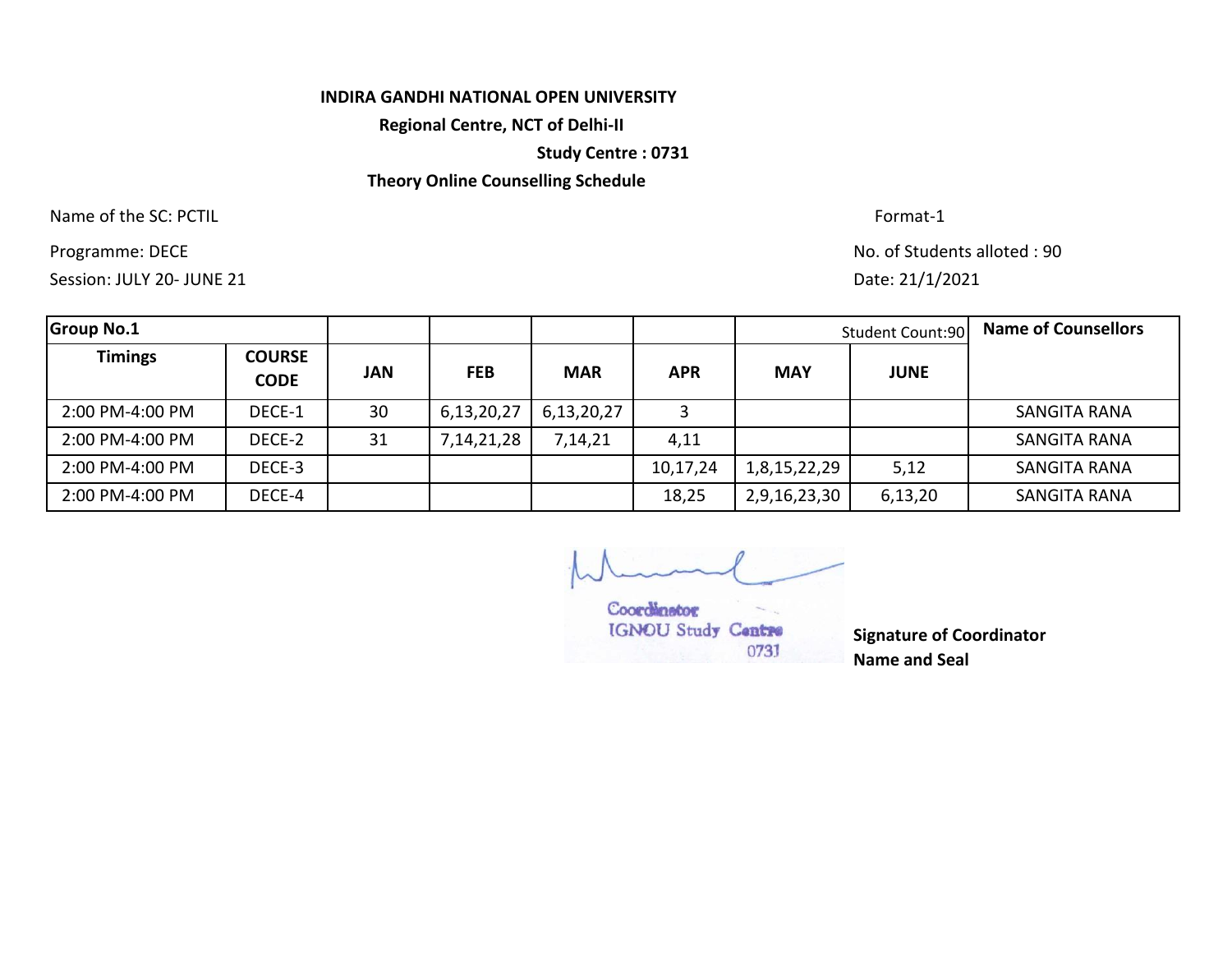Name of SC: PCTI Format-1 Session -JUL'20 - JUNE'21 Date: 28/1/2021 Programme: BAHIH/BAPAH/BAPSH/ BAHDH/BAECH/BASOH/BAG- 1

| Group 1(2002432455-2002861953) |                    |          | <b>Student Count:103</b> |         | <b>ICOUNSELLOR</b> |
|--------------------------------|--------------------|----------|--------------------------|---------|--------------------|
| <b>Timings</b>                 | <b>COURSE CODE</b> | JAN      | <b>MAR</b><br><b>FEB</b> |         |                    |
| 4:00 PM-6:00 PM                | BEVAE181           | 21<br>ᇰᆂ | 7,14,21,28               | 7.14.21 | SHINJINI SARANA    |

| lGroup 2(2002862559-2003270913) |                    |           | Student Count:103 |            | <b>COUNSELLOR</b>      |  |
|---------------------------------|--------------------|-----------|-------------------|------------|------------------------|--|
| <b>Timings</b>                  | <b>COURSE CODE</b> | JAN       | FEB               | <b>MAR</b> |                        |  |
| 4:00 PM-6:00 PM                 | BEVAE181           | 21<br>⊥ ر | 7,14,21,28        | 7,14,21    | DINESH KUMAR<br>MATHUR |  |

| Group 3(2003270929-2003985938) |                    |     | Student Count:103 |            | <b>COUNSELLOR</b>             |  |
|--------------------------------|--------------------|-----|-------------------|------------|-------------------------------|--|
| <b>Timings</b>                 | <b>COURSE CODE</b> | JAN | <b>FEB</b>        | <b>MAR</b> |                               |  |
| 4:00 PM-6:00 PM                | BEVAE181           | 30  | 6,13,20,27        | 6,13,20    | DINESH KUMAR<br><b>MATHUR</b> |  |

| Group 4(2003986512-2004366305) |                    |     | Student Count:102 |            | <b>COUNSELLOR</b>     |
|--------------------------------|--------------------|-----|-------------------|------------|-----------------------|
| <b>Timings</b>                 | <b>COURSE CODE</b> | JAN | FEB               | <b>MAR</b> |                       |
| 4:00 PM-6:00 PM                | BEVAE181           | 30  | 6,13,20,27        | 6,13,20    | <b>ANSHU ABHISHEK</b> |

| Group 5(2004366373-2004558123) |                    |     | Student Count:102        |           | <b>COUNSELLOR</b>             |
|--------------------------------|--------------------|-----|--------------------------|-----------|-------------------------------|
| <b>Timings</b>                 | <b>COURSE CODE</b> | JAN | <b>FEB</b><br><b>MAR</b> |           |                               |
| 4:00 PM-6:00 PM                | BEVAE181           |     | 1,8,15,22                | 1,8,15,22 | DINESH KUMAR<br><b>MATHUR</b> |

| Group 6(2004559623-2004803787) |                    |     |                   | Student Count:102 | <b>COUNSELLOR</b>     |
|--------------------------------|--------------------|-----|-------------------|-------------------|-----------------------|
| <b>Timings</b>                 | <b>COURSE CODE</b> | JAN | <b>MAR</b><br>FEB |                   |                       |
| 4:00 PM-6:00 PM                | BEVAE181           |     | 1,8,15,22         | 1,8,15,22         | <b>ANSHU ABHISHEK</b> |

| Group 7(2004808670-2005340389) |                    |     | <b>Student Count:102</b> |            | <b>COUNSELLOR</b> |
|--------------------------------|--------------------|-----|--------------------------|------------|-------------------|
| Timings                        | <b>COURSE CODE</b> | JAN | <b>MAR</b><br><b>FEB</b> |            |                   |
| 4:00 PM-6:00 PM                | BEVAE181           |     | 5,12,19,26               | 5,12,19,26 | SHINJINI SARANA   |

| lGroup 8(2005350561-2005963856) |                    |            | Student Count:102 |            | <b>COUNSELLOR</b>      |  |
|---------------------------------|--------------------|------------|-------------------|------------|------------------------|--|
| <b>Timings</b>                  | <b>COURSE CODE</b> | <b>JAN</b> | FEB               | <b>MAR</b> |                        |  |
| 4:00 PM-6:00 PM                 | BEVAE181           |            | 5,12,19,26        | 5,12,19,26 | DINESH KUMAR<br>MATHUR |  |

| Group 9(2005985069-2006501847) |                    |     | Student Count:102 |           | <b>COUNSELLOR</b> |
|--------------------------------|--------------------|-----|-------------------|-----------|-------------------|
| <b>Timings</b>                 | <b>COURSE CODE</b> | JAN | <b>MAR</b><br>FEB |           |                   |
| 4:00 PM-6:00 PM                | BEVAE181           |     | 2,9,16,23         | 1,8,15,22 | SHINJINI SARANA   |

| Group 10(2006501940-2006993984) |                    |     | Student Count:102 |            | <b>COUNSELLOR</b>             |
|---------------------------------|--------------------|-----|-------------------|------------|-------------------------------|
| <b>Timings</b>                  | <b>COURSE CODE</b> | JAN | <b>FEB</b>        | <b>MAR</b> |                               |
| 4:00 PM-6:00 PM                 | BEVAE181           |     | 2,9,16,23         | 1,8,15,22  | DINESH KUMAR<br><b>MATHUR</b> |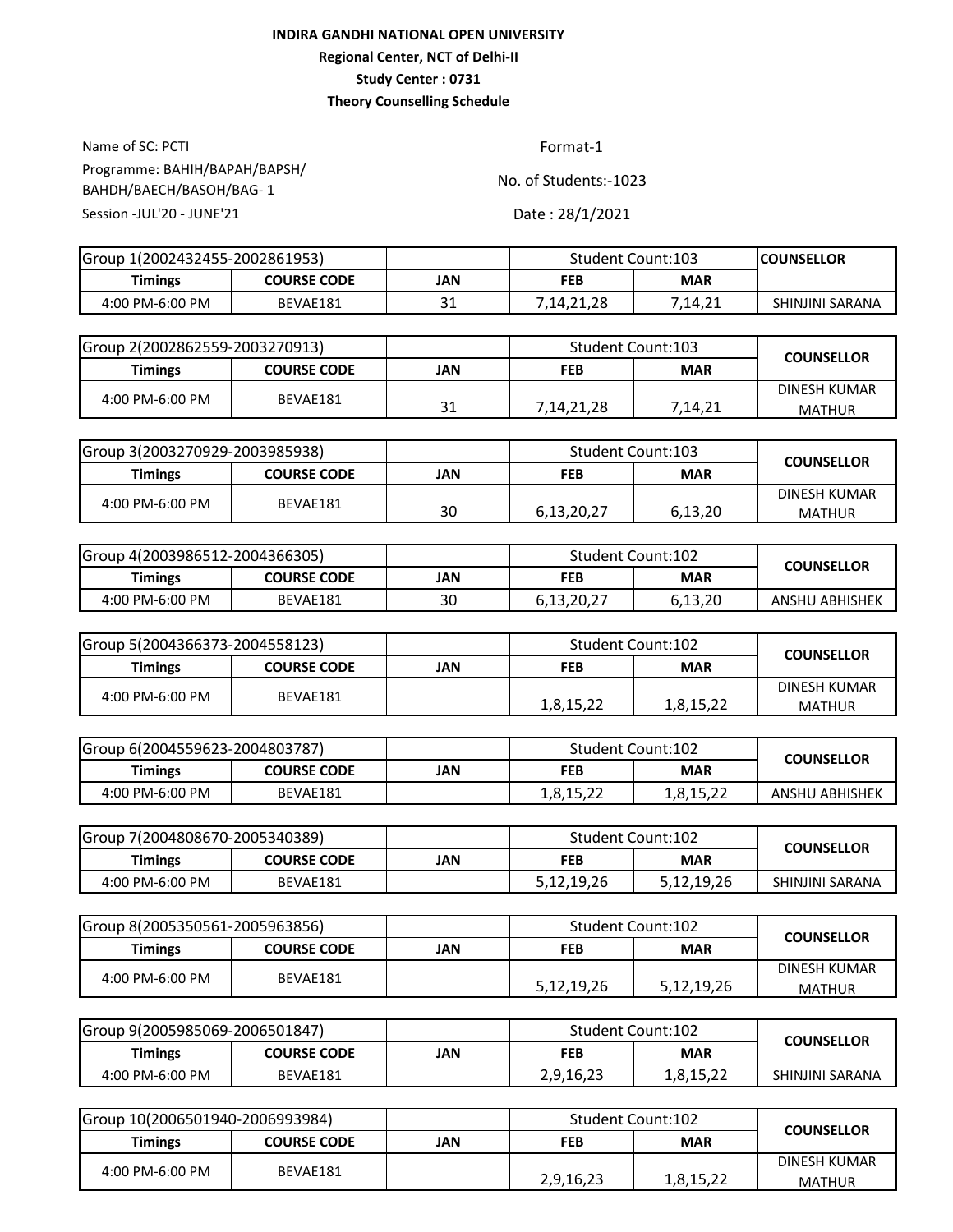Name of SC: PCTI Format-1 Session -JUL'20 - JUNE'21 Date: 28/1/2021 Programme: BAHIH/BAPAH/BAPSH/ BAHDH/BAECH/BASOH/BAG- 1

| Group 1(2002432455-2003476020) |                    |           | Student Count:103 |            | <b>COUNSELLOR</b> |
|--------------------------------|--------------------|-----------|-------------------|------------|-------------------|
| <b>Timings</b>                 | <b>COURSE CODE</b> | JAN       | FEB               | <b>MAR</b> |                   |
| 9:00 AM-11:00 AM               | BEGLA135           | ว 1<br>⊃⊥ | .14.21.28         | 7.14.21    | RACHNA GARG       |

| lGroup 2(2003476530-2004582583) |                    |           | Student Count:103 |            | <b>COUNSELLOR</b> |
|---------------------------------|--------------------|-----------|-------------------|------------|-------------------|
| Timings                         | <b>COURSE CODE</b> | JAN       | <b>FEB</b>        | <b>MAR</b> |                   |
| 9:00 AM-11:00 AM                | BEGLA135           | າ 1<br>⊥ر | 7,14,21,28        | 7,14,21    | SHEETAL GANDHI    |

| Group 3(2004588215-2005821044) |                    |     | <b>Student Count:103</b> |            | <b>COUNSELLOR</b> |
|--------------------------------|--------------------|-----|--------------------------|------------|-------------------|
| <b>Timings</b>                 | <b>COURSE CODE</b> | JAN | <b>FEB</b>               | <b>MAR</b> |                   |
| 9:00 AM-11:00 AM               | BEGLA135           |     | 1,8,15,22                | 1,8,15,22  | RACHNA GARG       |

| Group 4(2005821131-2006993984) |                    |     | Student Count:104 |            | <b>COUNSELLOR</b> |  |
|--------------------------------|--------------------|-----|-------------------|------------|-------------------|--|
| Timings                        | <b>COURSE CODE</b> | JAN | <b>FEB</b>        | <b>MAR</b> |                   |  |
| 9:00 AM-11:00 AM               | BEGLA135           |     | 1,8,15,22         | 1,8,15,22  | SHEETAL GANDHI    |  |

| IGroup 1(2002465675-2003147513) |                    |     | <b>Student Count:88</b> |            | <b>COUNSELLOR</b> |
|---------------------------------|--------------------|-----|-------------------------|------------|-------------------|
| Timings                         | <b>COURSE CODE</b> | JAN | <b>FEB</b>              | <b>MAR</b> |                   |
| 2:00 PM-4:00 PM                 | BHDLA135           | ⊥ ب | 7.14.21.28              | 7.14.21    | VIMLA BHATT       |

| Group 2(2003147560-2004366840) |                    |     | <b>Student Count:80</b> |            | <b>COUNSELLOR</b> |
|--------------------------------|--------------------|-----|-------------------------|------------|-------------------|
| <b>Timings</b>                 | <b>COURSE CODE</b> | JAN | FEB                     | <b>MAR</b> |                   |
| 2:00 PM-4:00 PM                | BHDLA135           | ⊥ر  | 7,14,21,28              | 7,14,21    | REENA MALIK       |

| IGroup 3(2004399320-2004803581) |                    |     | <b>Student Count:80</b> |            | <b>COUNSELLOR</b>  |  |
|---------------------------------|--------------------|-----|-------------------------|------------|--------------------|--|
| Timings                         | <b>COURSE CODE</b> | JAN | <b>FEB</b>              | <b>MAR</b> |                    |  |
| 9:00 AM-11:00 AM                | BHDLA135           | 30  | 6,13,20,27              | 6,13,20    | <b>REENA MALIK</b> |  |

| IGroup 4(2004813677-2005934523) |                    |     | Student Count:80 |            | <b>COUNSELLOR</b> |  |
|---------------------------------|--------------------|-----|------------------|------------|-------------------|--|
| Timings                         | <b>COURSE CODE</b> | JAN | FEB              | <b>MAR</b> |                   |  |
| 9:00 AM-11:00 AM                | BHDLA135           | 30  | 6,13,20,27       | 6,13,20    | KAMLESH THOHAN    |  |

| Group 5(2005934544-2006984597) |                    |     | <b>Student Count:89</b> |            | <b>COUNSELLOR</b>  |  |
|--------------------------------|--------------------|-----|-------------------------|------------|--------------------|--|
| Timings                        | <b>COURSE CODE</b> | JAN | FEB                     | <b>MAR</b> |                    |  |
| 9:00 AM-11:00 AM               | BHDLA135           | 30  | 6,13,20,27              | 6,13,20    | <b>VIJAY LAXMI</b> |  |

| <b>Group</b>     |                    |     | Student Count:1 |            | <b>COUNSELLOR</b> |  |
|------------------|--------------------|-----|-----------------|------------|-------------------|--|
| <b>Timings</b>   | <b>COURSE CODE</b> | JAN | <b>FEB</b>      | <b>MAR</b> |                   |  |
| 9:00 AM-11:00 AM | BUDLA135           |     | 2,9,16,23       |            | MOHD. WASEEM      |  |

| Group        |                              |     | student | Count:4    | <b>COUNSELLOR</b> |
|--------------|------------------------------|-----|---------|------------|-------------------|
| --<br>imings | <b>CODE</b><br><b>COURSE</b> | JAN | FEB     | <b>MAR</b> |                   |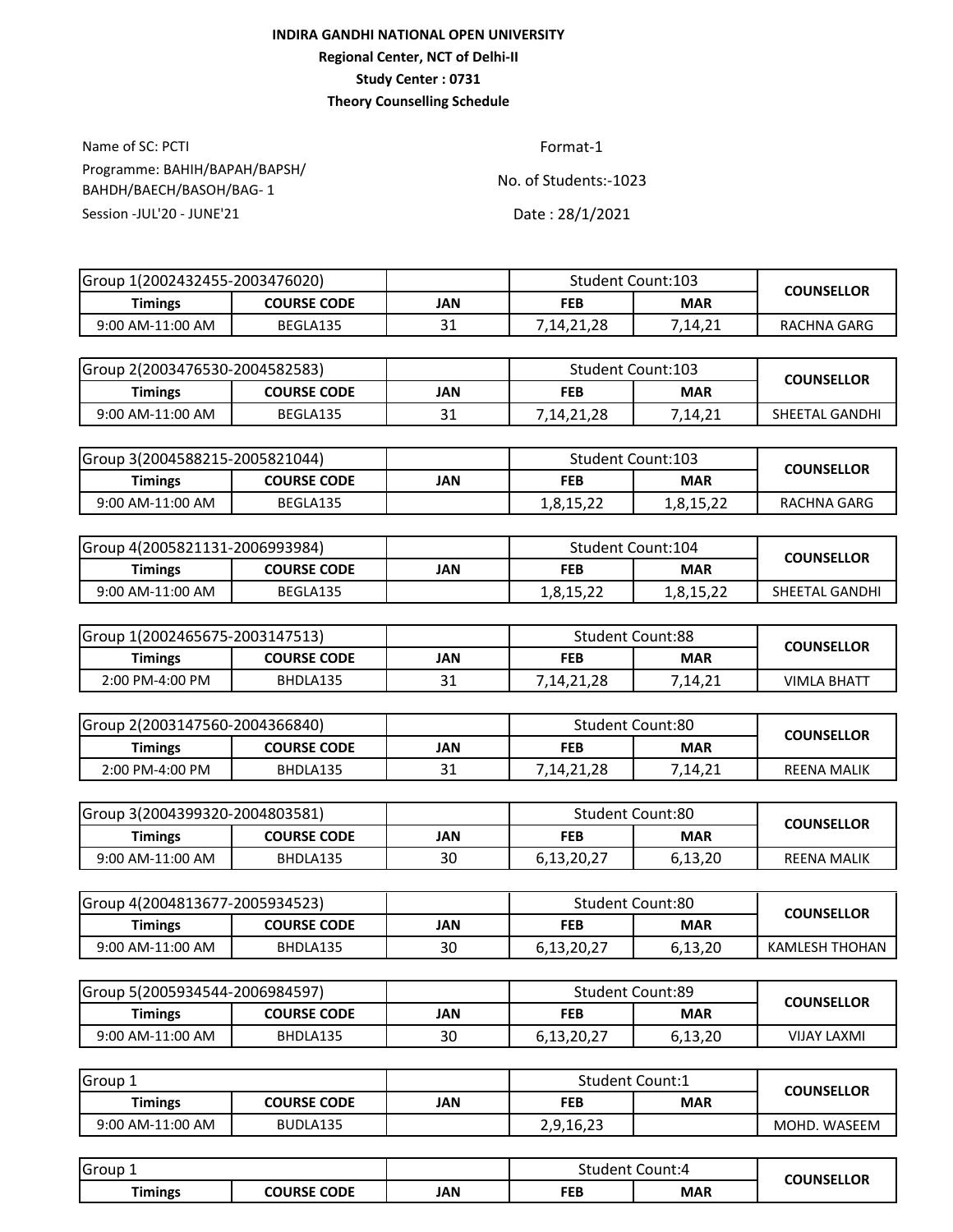Name of SC: PCTI Format-1 Session -JUL'20 - JUNE'21 Date: 28/1/2021 Programme: BAHIH/BAPAH/BAPSH/ BAHDH/BAECH/BASOH/BAG- 1

| 11:00 AM<br>9:00<br>AM-1 | BUDC131 |  | $- - - -$<br>$\sim$<br><br>$\overline{\phantom{a}}$<br>1.0.1J.44 | <b>WASEEM</b><br>MOHD. |
|--------------------------|---------|--|------------------------------------------------------------------|------------------------|
|                          |         |  |                                                                  |                        |

| Group 1          |                    |     | <b>Student Count:4</b> |            | <b>COUNSELLOR</b>     |  |
|------------------|--------------------|-----|------------------------|------------|-----------------------|--|
| <b>Timings</b>   | <b>COURSE CODE</b> | JAN | <b>FEB</b>             | <b>MAR</b> |                       |  |
| 9:00 AM-11:00 AM | BUDC132            |     | 4,11,18,25             |            | MOHD. WASEEM          |  |
|                  |                    |     |                        |            |                       |  |
| Group 1          |                    |     | <b>Student Count:4</b> |            | <b>COUNSELLOR</b>     |  |
| <b>Timings</b>   | <b>COURSE CODE</b> | JAN | <b>FEB</b>             | <b>MAR</b> |                       |  |
| 9:00 AM-11:00 AM | BSKLA135           |     | 4,11,18,25             |            | <b>SANDEEP VIKRAM</b> |  |

| Group <sup>1</sup> |                    |     | <b>Student Count:33</b>  |         | <b>COUNSELLOR</b> |
|--------------------|--------------------|-----|--------------------------|---------|-------------------|
| <b>Timings</b>     | <b>COURSE CODE</b> | JAN | <b>MAR</b><br><b>FEB</b> |         |                   |
| 9:00 AM-11:00 AM   | BECC131            |     |                          |         | SANJAY KUMAR      |
|                    |                    | ⊥ ب | 7,14,21,28               | 7,14,21 | <b>PANDEY</b>     |

| Group.           |             |     | <b>Student Count:37</b> |         | <b>COUNSELLOR</b> |
|------------------|-------------|-----|-------------------------|---------|-------------------|
| Timings          | COURSE CODE | JAN | <b>MAR</b><br>FEB       |         |                   |
| 9:00 AM-11:00 AM | BEGC101     | ᇰᆂ  | 7,14,21,28              | 7,14,21 | MANISHA SHARMA    |

| <b>Group 1</b>   |                    |     | <b>Student Count:37</b> |         | <b>COUNSELLOR</b> |
|------------------|--------------------|-----|-------------------------|---------|-------------------|
| Timings          | <b>COURSE CODE</b> | JAN | <b>MAR</b><br>FEB       |         |                   |
| 11:00 AM-1:00 PM | BEGC102            | ⊥ر  | 7,14,21,28              | 7,14,21 | ATIMA DUA         |

| Group:           |                    |     | <b>Student Count:37</b> |            | <b>COUNSELLOR</b> |
|------------------|--------------------|-----|-------------------------|------------|-------------------|
| <b>Timings</b>   | <b>COURSE CODE</b> | JAN | <b>FEB</b>              | <b>MAR</b> |                   |
| 11:00 AM-1:00 PM | BEGC103            | 30  | 6,13,20,27              | 6,13,20    | ATIMA DUA         |

| Group 1          |                    |     | <b>Student Count:37</b>  |         | <b>COUNSELLOR</b> |
|------------------|--------------------|-----|--------------------------|---------|-------------------|
| <b>Timings</b>   | <b>COURSE CODE</b> | JAN | <b>MAR</b><br><b>FEB</b> |         |                   |
| 9:00 AM-11:00 AM | BEGC104            | 30  | 6,13,20,27               | 6,13,20 | SHEETAL GANDHI    |

| Group 1(2002432455-2003407396) |                    |     | Student Count:109 |             | <b>COUNSELLOR</b> |
|--------------------------------|--------------------|-----|-------------------|-------------|-------------------|
| <b>Timings</b>                 | <b>COURSE CODE</b> | Apr | <b>MAY</b>        | <b>JUNE</b> |                   |
| 9:00 AM-11:00 AM               | BHIC131            |     | 22.29             | 5,12,19,26  | PUSHPA SINGH      |
| 11:00 AM-1:00 PM               | BHIC131            |     |                   | 19,26       | PUSHPA SINGH      |

| lGroup 2(2003408221-2004557913) |                    |     | Student Count:109 |             | <b>COUNSELLOR</b> |
|---------------------------------|--------------------|-----|-------------------|-------------|-------------------|
| <b>Timings</b>                  | <b>COURSE CODE</b> | Apr | <b>MAY</b>        | <b>JUNE</b> |                   |
| $9:00$ AM-11:00 AM              | BHIC131            |     | 22.29             | 5,12,19,26  | DEEPAK KUMAR      |
| 11:00 AM-1:00 PM                | BHIC131            |     |                   | 19.26       | DEEPAK KUMAR      |

| Group 3(2004558123-2005810332) |                    |     |            | Student Count:109 | <b>COUNSELLOR</b> |
|--------------------------------|--------------------|-----|------------|-------------------|-------------------|
| <b>Timings</b>                 | <b>COURSE CODE</b> | JAN | <b>FEB</b> | <b>MAR</b>        |                   |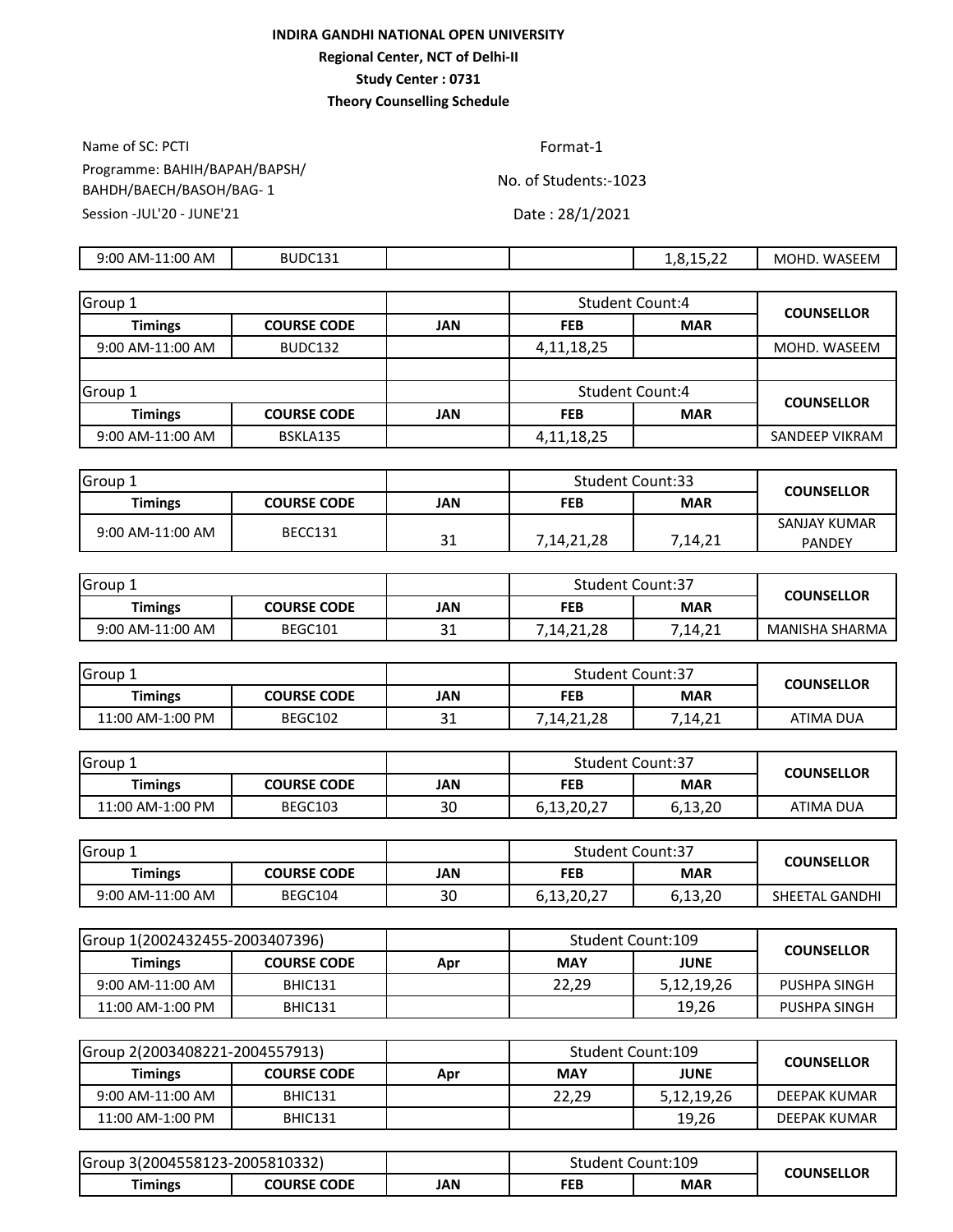Name of SC: PCTI Format-1 Programme: BAHIH/BAPAH/BAPSH/ BAHDH/BAECH/BASOH/BAG- 1

No. of Students:-1023

Session -JUL'20 - JUNE'21 Date: 28/1/2021

| PM-4:00 PM<br>2:00 | <b>BHIC131</b> | $\sim$ $\sim$<br>5.12.19.26 | .<br>$\sim$<br>u<br>5.12.19.26 | SINGH<br>או וח<br>. JSHP″ |
|--------------------|----------------|-----------------------------|--------------------------------|---------------------------|
|                    |                |                             |                                |                           |

| Group 4(2005810369-2006991868) |                    |     | Student Count:109 |            | <b>COUNSELLOR</b>   |
|--------------------------------|--------------------|-----|-------------------|------------|---------------------|
| <b>Timings</b>                 | <b>COURSE CODE</b> | JAN | <b>FEB</b>        | <b>MAR</b> |                     |
| $2:00$ PM-4:00 PM              | <b>BHIC131</b>     |     | 5,12,19,26        | 5,12,19,26 | <b>DEEPAK KUMAR</b> |

| Group 1(2002432455-2003407396) |                    |     | Student Count:109 |            | <b>COUNSELLOR</b> |  |
|--------------------------------|--------------------|-----|-------------------|------------|-------------------|--|
| Timings                        | <b>COURSE CODE</b> | IAN | FEB               | <b>MAR</b> |                   |  |
| 11:00 AM-1:00 PM               | <b>BHIC132</b>     | 30  | 6,13,20,27        | 6,13,20    | PUSHPA SINGH      |  |

| lGroup 2(2003408221-2004557913) |                    |     | Student Count:109 |            | <b>COUNSELLOR</b>   |  |
|---------------------------------|--------------------|-----|-------------------|------------|---------------------|--|
| Timings                         | <b>COURSE CODE</b> | JAN | <b>FEB</b>        | <b>MAR</b> |                     |  |
| 11:00 AM-1:00 PM                | <b>BHIC132</b>     | 30  | 6,13,20,27        | 6,13,20    | <b>DEEPAK KUMAR</b> |  |

| Group 3(2004558123-2005810332) |                    |     | Student Count:109 |            | <b>COUNSELLOR</b> |  |
|--------------------------------|--------------------|-----|-------------------|------------|-------------------|--|
| Timings                        | <b>COURSE CODE</b> | JAN | FEB               | <b>MAR</b> |                   |  |
| 11:00 AM-1:00 PM               | BHIC132            |     | 2,9,16,23         | 1,8,15,22  | PUSHPA SINGH      |  |

| Group 4(2005810369-2006991868) |                    |     |            | Student Count:109 | <b>COUNSELLOR</b>   |
|--------------------------------|--------------------|-----|------------|-------------------|---------------------|
| Timings                        | <b>COURSE CODE</b> | JAN | <b>FEB</b> | <b>MAR</b>        |                     |
| 11:00 AM-1:00 PM               | BHIC132            |     | 2,9,16,23  | 1,8,15,22         | <b>DEEPAK KUMAR</b> |

| Group            |                    |                    | <b>Student Count:27</b> |            | <b>COUNSELLOR</b> |
|------------------|--------------------|--------------------|-------------------------|------------|-------------------|
| <b>Timings</b>   | <b>COURSE CODE</b> | JAN                | <b>FEB</b>              | <b>MAR</b> |                   |
| 11:00 AM-1:00 PM | BHIC101            | $\mathbf{A}$<br>⊥ر | 7,14,21,28              | 7,14,21    | PUSHPA SINGH      |

| Group            |                |     | <b>Student Count:27</b> |            | <b>COUNSELLOR</b> |  |
|------------------|----------------|-----|-------------------------|------------|-------------------|--|
| Timings          | COURSE CODE    | JAN | <b>FEB</b>              | <b>MAR</b> |                   |  |
| 9:00 AM-11:00 AM | <b>BHIC102</b> | ᇰᆂ  | 7,14,21,28              | 7,14,21    | PUSHPA SINGH      |  |

| <b>I</b> Group  |                    |     | <b>Student Count:27</b> |            | <b>COUNSELLOR</b> |
|-----------------|--------------------|-----|-------------------------|------------|-------------------|
| Timings         | <b>COURSE CODE</b> | JAN | FEB                     | <b>MAR</b> |                   |
| 2:00 PM-4:00 PM | <b>BHIC103</b>     | 30  | 6,13,20,27              | 6,13,20    | PUSHPA SINGH      |

| Group 1          |                    |     | <b>Student Count:27</b> |            | <b>COUNSELLOR</b> |  |
|------------------|--------------------|-----|-------------------------|------------|-------------------|--|
| <b>Timings</b>   | <b>COURSE CODE</b> | JAN | <b>FEB</b>              | <b>MAR</b> |                   |  |
| 9:00 AM-11:00 AM | BHIC104            | 30  | 6,13,20,27              | 6,13,20    | DEEPAK KUMAR      |  |

| Group 1(2002465675-2003407816) |                    |     | <b>Student Count:84</b> |            | <b>COUNSELLOR</b> |  |
|--------------------------------|--------------------|-----|-------------------------|------------|-------------------|--|
| Timings                        | <b>COURSE CODE</b> | JAN | <b>FEB</b>              | <b>MAR</b> |                   |  |
| 11:00 AM-1:00 PM               | BHDC131            | ᇰᆂ  | 7,14,21,28              | 7,14,21    | VARSHA GARG       |  |

| Group 2(2003417096-2004589232) | count:84<br>Student | <b>COLINSELLOR</b> |
|--------------------------------|---------------------|--------------------|
|                                |                     |                    |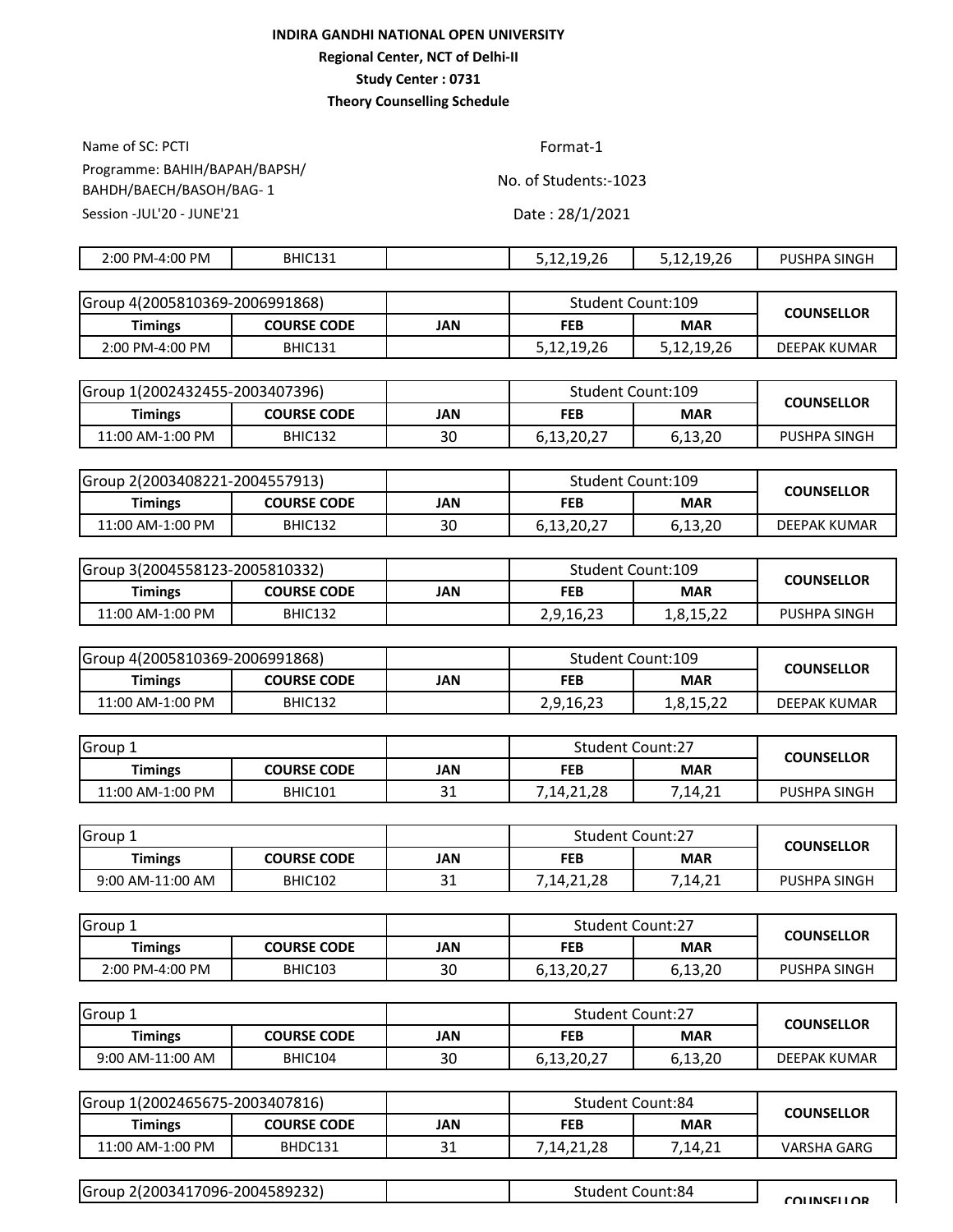Name of SC: PCTI Format-1 Session -JUL'20 - JUNE'21 Date: 28/1/2021 Programme: BAHIH/BAPAH/BAPSH/ BAHDH/BAECH/BASOH/BAG- 1

| $\mathbf{A}$<br>7,14,21<br>VARSHA GARG<br>BHDC131<br>9:00 AM-11:00 AM<br>4.ZI.ZO<br>ັ | <b>Timings</b> | <b>COURSE CODE</b> | JAN | FEB | <b>MAR</b> | <b>LUUINJLLLUIN</b> |
|---------------------------------------------------------------------------------------|----------------|--------------------|-----|-----|------------|---------------------|
|                                                                                       |                |                    |     |     |            |                     |

| lGroup 3(2004591230-2005732060) |                    |     | <b>Student Count:84</b> |            | <b>COUNSELLOR</b>  |  |
|---------------------------------|--------------------|-----|-------------------------|------------|--------------------|--|
| <b>Timings</b>                  | <b>COURSE CODE</b> | JAN | <b>FEB</b>              | <b>MAR</b> |                    |  |
| 11:00 AM-1:00 PM                | BHDC131            |     | 1,8,15,22               | 1,8,15,22  | <b>VIMLA BHATT</b> |  |

| Group 4(2005742109-2006993984) |                    |     | <b>Student Count:84</b> |            | <b>COUNSELLOR</b>  |
|--------------------------------|--------------------|-----|-------------------------|------------|--------------------|
| <b>Timings</b>                 | <b>COURSE CODE</b> | JAN | <b>FEB</b>              | <b>MAR</b> |                    |
| 11:00 AM-1:00 PM               | BHDC131            |     | 1,8,15,22               | 1,8,15,22  | <b>REENA MALIK</b> |

| Group 1(2002465675-2003407816) | Student Count:84   |     | <b>COUNSELLOR</b> |            |                |  |
|--------------------------------|--------------------|-----|-------------------|------------|----------------|--|
| Timings                        | <b>COURSE CODE</b> | JAN | <b>FEB</b>        | <b>MAR</b> |                |  |
| 2:00 PM-4:00 PM                | BHDC132            | ۔ ب | 7,14,21,28        | 7.14.21    | KAMLESH THOHAN |  |

| lGroup 2(2003417096-2004589232) |                    |     | <b>Student Count:84</b> |            | <b>COUNSELLOR</b>  |
|---------------------------------|--------------------|-----|-------------------------|------------|--------------------|
| Timings                         | <b>COURSE CODE</b> | IAN | <b>FEB</b>              | <b>MAR</b> |                    |
| 2:00 PM-4:00 PM                 | BHDC132            | ᇰᆂ  | 7,14,21,28              | 7,14,21    | <b>VIJAY LAXMI</b> |

| Group 3(2004591230-2005732060) |                    |     | Student Count:84 |            | <b>COUNSELLOR</b>  |  |
|--------------------------------|--------------------|-----|------------------|------------|--------------------|--|
| Timings                        | <b>COURSE CODE</b> | JAN | <b>FEB</b>       | <b>MAR</b> |                    |  |
| 2:00 PM-4:00 PM                | BHDC132            |     | 1,8,15,22        | 1,8,15,22  | <b>VIMLA BHATT</b> |  |

| Group 4(2005742109-2006993984) |                    |     | <b>Student Count:84</b> |            | <b>COUNSELLOR</b>  |
|--------------------------------|--------------------|-----|-------------------------|------------|--------------------|
| <b>Timings</b>                 | <b>COURSE CODE</b> | JAN | <b>FEB</b>              | <b>MAR</b> |                    |
| $2:00$ PM-4:00 PM              | BHDC132            |     | 1,8,15,22               | 1,8,15,22  | <b>REENA MALIK</b> |

| Group 1(2002442730-2003143992) |                    |               | Student Count:104 |      | <b>COUNSELLOR</b>  |  |
|--------------------------------|--------------------|---------------|-------------------|------|--------------------|--|
| Timings                        | <b>COURSE CODE</b> | APR           | <b>MAY</b>        | JUNE |                    |  |
| 2:00 PM-4:00 PM                | BHDLA136           | 4, 11, 18, 25 | 2,9,16,23         |      | <b>VIMLA BHATT</b> |  |

| Group 2(2003145017-2004207860) |                    |            | Student Count:104 |             |                    |  |
|--------------------------------|--------------------|------------|-------------------|-------------|--------------------|--|
| <b>Timings</b>                 | <b>COURSE CODE</b> | APR        | <b>MAY</b>        | <b>JUNE</b> | <b>COUNSELLOR</b>  |  |
| 2:00 PM-4:00 PM                | BHDLA136           | 4,11,18,25 | 2,9,16,23         |             | <b>REENA MALIK</b> |  |

| Group 3(2004208130-2004575500) |                    |            | Student Count:104 |             | <b>COUNSELLOR</b> |
|--------------------------------|--------------------|------------|-------------------|-------------|-------------------|
| Timings                        | <b>COURSE CODE</b> | APR        | <b>MAY</b>        | <b>JUNE</b> |                   |
| 2:00 PM-4:00 PM                | BHDLA136           | 4,11,18,25 | 2,9,16,23         |             | KAMLESH THOHAN    |

| Group 4(2004576106-2005281938) |                    |            | Student Count:104 |             | <b>COUNSELLOR</b>  |  |
|--------------------------------|--------------------|------------|-------------------|-------------|--------------------|--|
| Timings                        | <b>COURSE CODE</b> | <b>APR</b> | <b>MAY</b>        | <b>JUNE</b> |                    |  |
| 2:00 PM-4:00 PM                | BHDLA136           | 5,12,19,26 | 3,10,17,24        |             | <b>VIMLA BHATT</b> |  |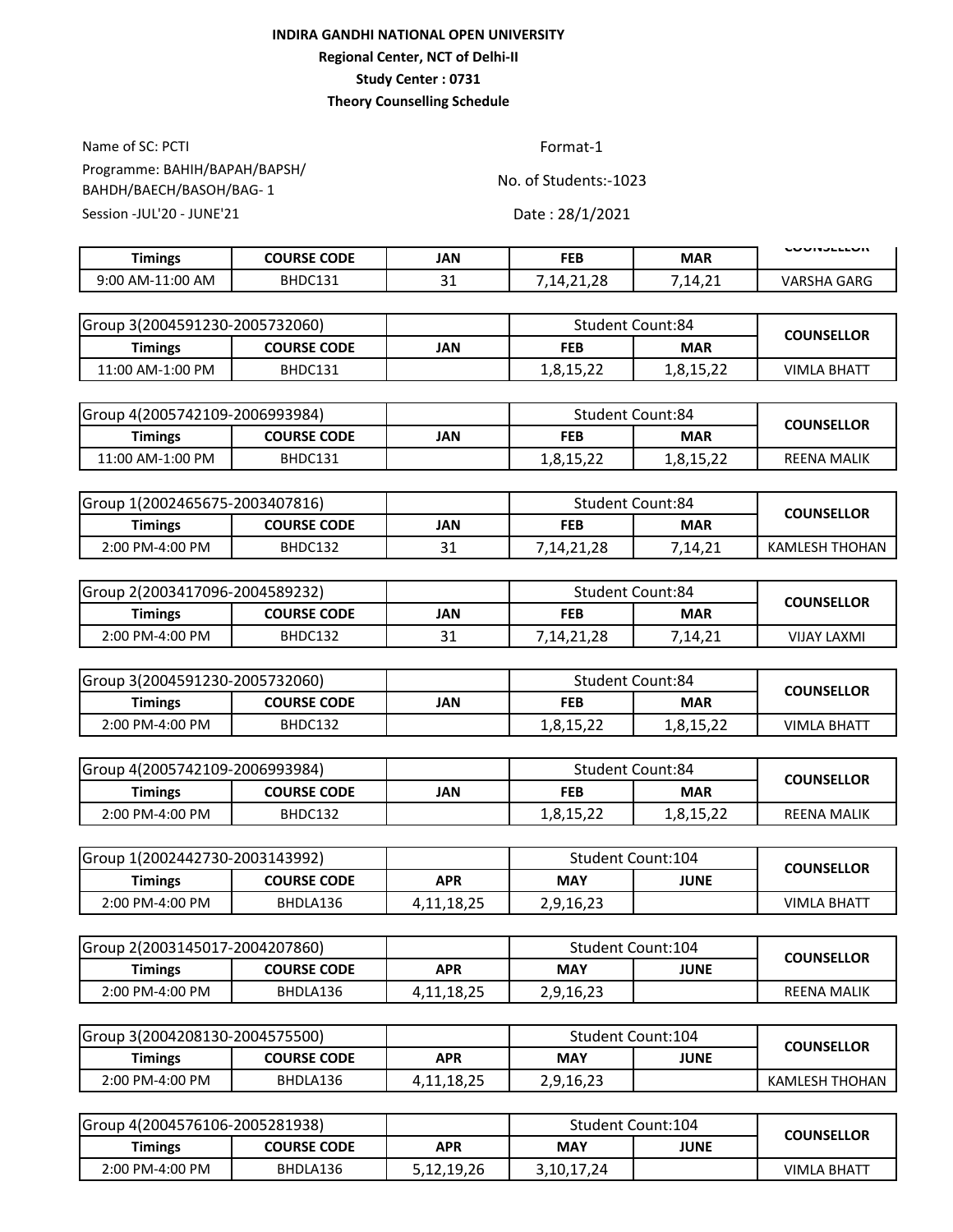Name of SC: PCTI Format-1 Session -JUL'20 - JUNE'21 Date: 28/1/2021 Programme: BAHIH/BAPAH/BAPSH/ BAHDH/BAECH/BASOH/BAG- 1

| Group 5(2005303580-2006147517) |                    |            |            | Student Count:104 | <b>COUNSELLOR</b>  |
|--------------------------------|--------------------|------------|------------|-------------------|--------------------|
| Timings                        | <b>COURSE CODE</b> | APR        | <b>MAY</b> | <b>JUNE</b>       |                    |
| 2:00 PM-4:00 PM                | BHDLA136           | 5,12,19,26 | 3,10,17,24 |                   | <b>REENA MALIK</b> |

| Group 6(2006148581-2006993984) |                    |            | Student Count:103 |             | <b>COUNSELLOR</b> |
|--------------------------------|--------------------|------------|-------------------|-------------|-------------------|
| Timings                        | <b>COURSE CODE</b> | APR        | <b>MAY</b>        | <b>JUNE</b> |                   |
| 2:00 PM-4:00 PM                | BHDLA136           | 5,12,19,26 | 3,10,17,24        |             | KAMLESH THOHAN    |

| Group 1(2002465675-2004153064) |                    |            | <b>Student Count:77</b> |      |                   |  |
|--------------------------------|--------------------|------------|-------------------------|------|-------------------|--|
| Timings                        | <b>COURSE CODE</b> | APR        | <b>MAY</b>              | JUNE | <b>COUNSELLOR</b> |  |
| 9:00 AM-11:00 AM               | BEGC131            | 4,11,18,25 | 2,9,16,23               |      | ATIMA DUA         |  |

| Group 2(2004154610-2004910635) |                    |               | <b>Student Count:77</b> |      | <b>COUNSELLOR</b> |
|--------------------------------|--------------------|---------------|-------------------------|------|-------------------|
| Timings                        | <b>COURSE CODE</b> | APR           | <b>MAY</b>              | JUNE |                   |
| 9:00 AM-11:00 AM               | BEGC131            | 4, 11, 18, 25 | 2,9,16,23               |      | SHEETAL GANDHI    |

| Group 3(2004911122-2006991298) |                    |            | <b>Student Count:78</b> |      | <b>COUNSELLOR</b> |
|--------------------------------|--------------------|------------|-------------------------|------|-------------------|
| Timings                        | <b>COURSE CODE</b> | APR        | <b>MAY</b>              | JUNE |                   |
| 9:00 AM-11:00 AM               | BEGC131            | 5,12,19,26 | 3,10,17,24              |      | KUMKUM TIWARI     |

| Group 1(2002465675-2004153064) |                    |               | <b>Student Count:77</b> |      |                   |  |
|--------------------------------|--------------------|---------------|-------------------------|------|-------------------|--|
| <b>Timings</b>                 | <b>COURSE CODE</b> | APR           | <b>MAY</b>              | JUNE | <b>COUNSELLOR</b> |  |
| 11:00 AM-1:00 PM               | BEGC132            | 4, 11, 18, 25 | 2,9,16,23               |      | ATIMA DUA         |  |

| Group 2(2004154610-2004910635) |             |            | <b>Student Count:77</b> |      | <b>COUNSELLOR</b> |  |
|--------------------------------|-------------|------------|-------------------------|------|-------------------|--|
| Timings                        | COURSE CODE | APR        | <b>MAY</b>              | JUNE |                   |  |
| 11:00 AM-1:00 PM               | BEGC132     | 4,11,18,25 | 2,9,16,23               |      | SHEETAL GANDHI    |  |

| lGroup 3(2004911122-2006991298) |                    |            | <b>Student Count:78</b> |             | <b>COUNSELLOR</b> |  |
|---------------------------------|--------------------|------------|-------------------------|-------------|-------------------|--|
| <b>Timings</b>                  | <b>COURSE CODE</b> | APR        | <b>MAY</b>              | <b>JUNE</b> |                   |  |
| 11:00 AM-1:00 PM                | BEGC132            | 5,12,19,26 | 3,10,17,24              |             | ATIMA DUA         |  |

| Group 1(2002432455-2003933024) |                    |               | Student Count:81 |      | <b>COUNSELLOR</b> |
|--------------------------------|--------------------|---------------|------------------|------|-------------------|
| Timings                        | <b>COURSE CODE</b> | APR           | <b>MAY</b>       | JUNE |                   |
| 2:00 PM-4:00 PM                | BEGLA136           | 4, 11, 18, 25 | 2,9,16,23        |      | MANISHA SHARMA    |

| lGroup 2(2003967446-2005023893) |                    |               | <b>Student Count:81</b> |             | <b>COUNSELLOR</b> |  |
|---------------------------------|--------------------|---------------|-------------------------|-------------|-------------------|--|
| Timings                         | <b>COURSE CODE</b> | APR           | <b>MAY</b>              | <b>JUNE</b> |                   |  |
| 2:00 PM-4:00 PM                 | BEGLA136           | 4, 11, 18, 25 | 2,9,16,23               |             | KUMKUM TIWARI     |  |

| Group 3(2005069847-2006991868) |             |            | <b>Student Count:81</b> |             | <b>COUNSELLOR</b> |
|--------------------------------|-------------|------------|-------------------------|-------------|-------------------|
| Timings                        | COURSE CODE | APR        | <b>MAY</b>              | <b>JUNE</b> |                   |
| 2:00 PM-4:00 PM                | BEGLA136    | 5,12,19,26 | 3,10,17,24              |             | RACHNA GARG       |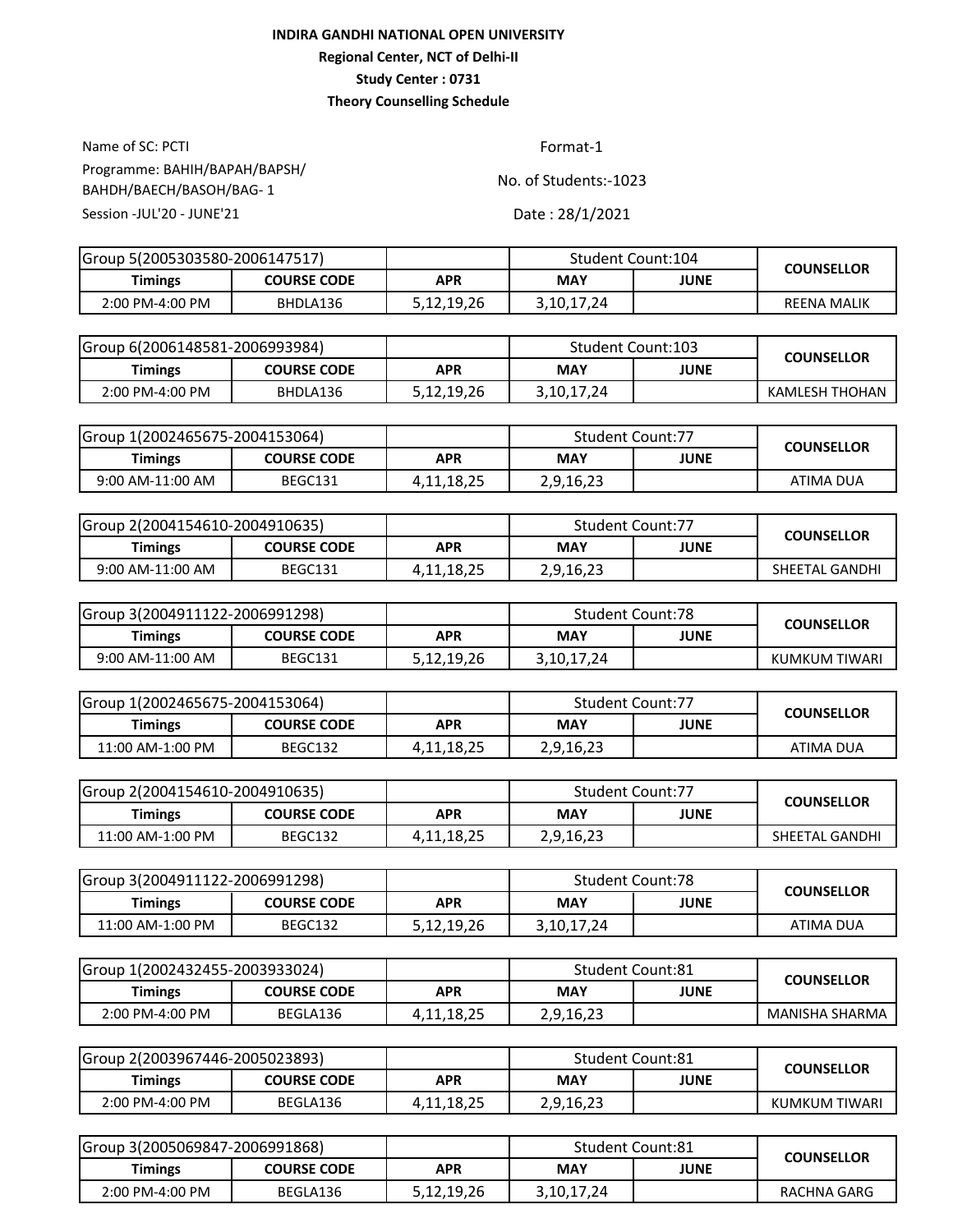Name of SC: PCTI Format-1 Session -JUL'20 - JUNE'21 Date: 28/1/2021 Programme: BAHIH/BAPAH/BAPSH/ BAHDH/BAECH/BASOH/BAG- 1

| Group 1         |                    |               | <b>Student Count:29</b> |      | <b>COUNSELLOR</b> |
|-----------------|--------------------|---------------|-------------------------|------|-------------------|
| Timings         | <b>COURSE CODE</b> | <b>APR</b>    | <b>MAY</b>              | JUNE |                   |
| 4:00 PM-6:00 PM | <b>BESC131</b>     | 4, 11, 18, 25 | 2,9,16,23               |      | KUMKUM TIWARI     |

| Group 1         |                    |            | <b>Student Count:29</b> |      | <b>COUNSELLOR</b> |
|-----------------|--------------------|------------|-------------------------|------|-------------------|
| Timings         | <b>COURSE CODE</b> | APR        | <b>MAY</b>              | JUNE |                   |
| 4:00 PM-6:00 PM | BESC132            | 5,12,19,26 | 3,10,17,24              |      | KUMKUM TIWARI     |

| Group 1(2002623087-2004438180) |                    |               | <b>Student Count:77</b> |  | <b>COUNSELLOR</b> |
|--------------------------------|--------------------|---------------|-------------------------|--|-------------------|
| Timings                        | <b>COURSE CODE</b> | APR           | JUNE<br><b>MAY</b>      |  |                   |
| 11:00 AM-1:00 PM               | BGDG172            | 4, 11, 18, 25 | 2,9,16,23               |  | SANGITA RANA      |

| Group 2(2004438370-2006921330) |                    |            | <b>Student Count:77</b> |      | <b>COUNSELLOR</b> |  |
|--------------------------------|--------------------|------------|-------------------------|------|-------------------|--|
| Timings                        | <b>COURSE CODE</b> | APR        | MAY                     | JUNE |                   |  |
| 11:00 AM-1:00 PM               | BGDG172            | 4,11,18,25 | 2,9,16,23               |      | SHINJINI SARANA   |  |

| ڈ IGroup        |                    |            | <b>Student Count:15</b>   |  | <b>COUNSELLOR</b>  |
|-----------------|--------------------|------------|---------------------------|--|--------------------|
| Timings         | <b>COURSE CODE</b> | APR        | <b>JUNE</b><br><b>MAY</b> |  |                    |
| 4:00 PM-6:00 PM | BPAC131            | 4,11,18,25 | 2,9,16,23                 |  | <b>VIBHA YADAV</b> |

| Group           |                    |               | <b>Student Count:15</b> |        | <b>COUNSELLOR</b> |  |
|-----------------|--------------------|---------------|-------------------------|--------|-------------------|--|
| <b>Timings</b>  | <b>COURSE CODE</b> | <b>MAR</b>    | <b>APR</b>              | MAY    |                   |  |
| 4:00 PM-6:00 PM | BPAC132            | ີ<br><u>.</u> | 3,10,17,24              | 1,8,15 | VIBHA YADAV       |  |

| Group 1         |                    |                | <b>Student Count:13</b> |        | <b>COUNSELLOR</b>   |
|-----------------|--------------------|----------------|-------------------------|--------|---------------------|
| <b>Timings</b>  | <b>COURSE CODE</b> | <b>MAR</b>     | <b>APR</b>              | MAY    |                     |
| 4:00 PM-6:00 PM | BPAG171            | ~-<br><u>_</u> | 3, 10, 17, 24           | 1,8,15 | <b>RUCHI SHARMA</b> |

| Group           |                |            | <b>Student Count:65</b> |            | <b>COUNSELLOR</b>  |  |
|-----------------|----------------|------------|-------------------------|------------|--------------------|--|
| <b>Timings</b>  | COURSE CODE    | <b>MAR</b> | APR                     | <b>MAY</b> |                    |  |
| 2:00 PM-4:00 PM | <b>BPSC101</b> | ີ          | 3.10.17.24              | 1,8,15     | <b>NEERU BAJAJ</b> |  |

| IGroup <sub>1</sub> |                    |            | <b>Student Count:65</b> |             | <b>COUNSELLOR</b>  |  |
|---------------------|--------------------|------------|-------------------------|-------------|--------------------|--|
| <b>Timings</b>      | <b>COURSE CODE</b> | APR        | <b>MAY</b>              | <b>JUNE</b> |                    |  |
| 11:00 AM-1:00 PM    | <b>BPSC102</b>     | 4,11,18,25 | 2,9,16,23               |             | <b>NEERU BAJAJ</b> |  |

| Group            |                    |            | <b>Student Count:65</b> |             | <b>COUNSELLOR</b> |  |
|------------------|--------------------|------------|-------------------------|-------------|-------------------|--|
| <b>Timings</b>   | <b>COURSE CODE</b> | <b>APR</b> | <b>MAY</b>              | <b>JUNE</b> |                   |  |
| 9:00 AM-11:00 AM | <b>BPSC103</b>     | 4,11,18,25 | 2,9,16,23               |             | NEERU BAJAJ       |  |

| Group               |                    |            | Count:65<br>Student |             | <b>COUNSELLOR</b> |
|---------------------|--------------------|------------|---------------------|-------------|-------------------|
| --<br><b>imings</b> | <b>COURSE CODE</b> | <b>APR</b> | <b>MAY</b>          | <b>JUNE</b> |                   |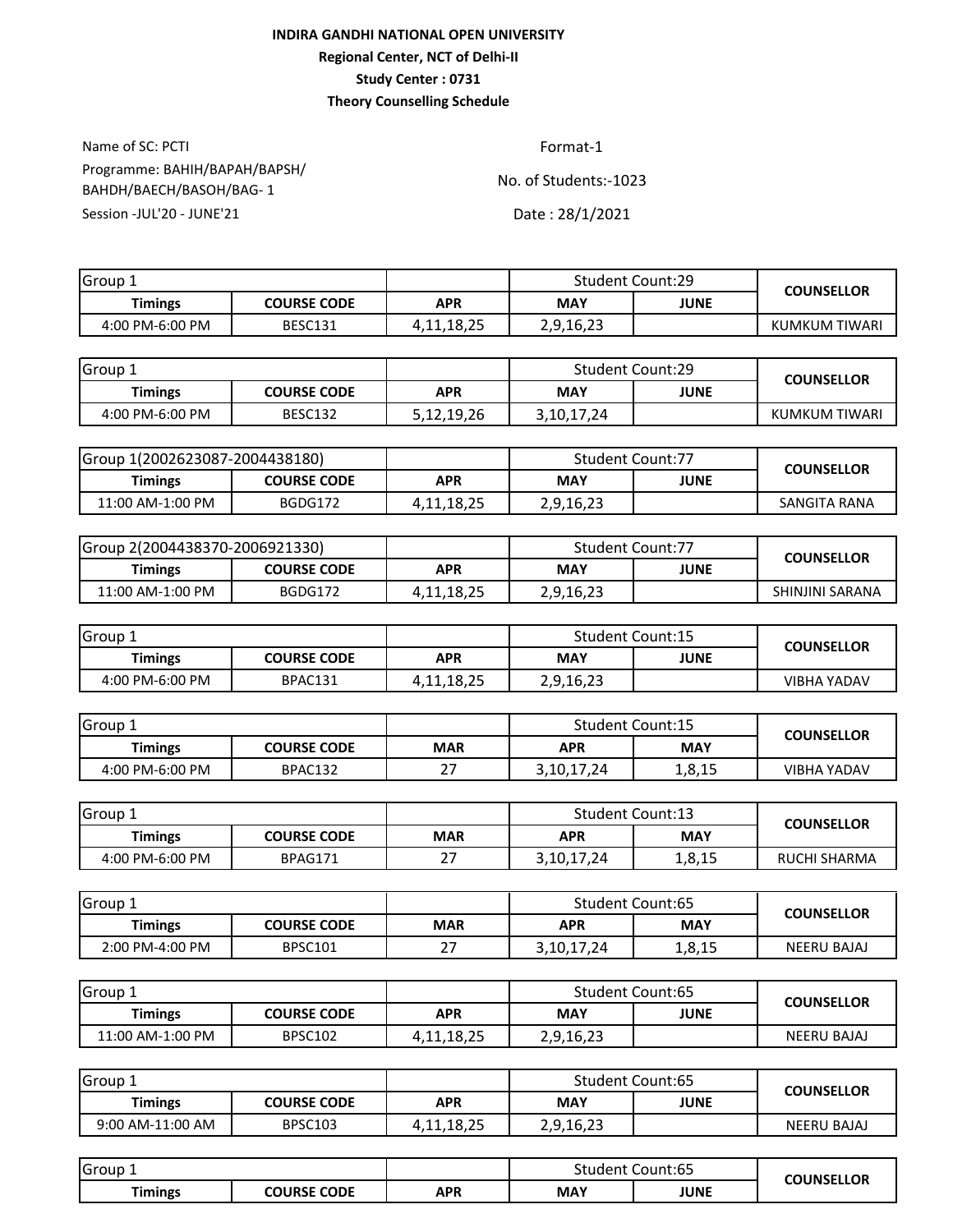Name of SC: PCTI Format-1 Session -JUL'20 - JUNE'21 Date: 28/1/2021 Programme: BAHIH/BAPAH/BAPSH/ BAHDH/BAECH/BASOH/BAG- 1

| $PM-4:00 PM$<br>2:00 | BPSC104 | ാറ<br>. .<br>.5.5U<br>u | າເ<br>$-$<br>. | BAJAJ<br>NEERL |
|----------------------|---------|-------------------------|----------------|----------------|
|                      |         |                         |                |                |

| lGroup 1(2002432455-2002934258) |                    |            | <b>Student Count:90</b> |            | <b>COUNSELLOR</b> |  |
|---------------------------------|--------------------|------------|-------------------------|------------|-------------------|--|
| <b>Timings</b>                  | <b>COURSE CODE</b> | <b>MAR</b> | APR                     | <b>MAY</b> |                   |  |
| 11:00 AM-1:00 PM                | BEGAE182           | ، ے        | 3,10,17,24              | 1,8,15     | RACHNA GARG       |  |

| Group 2(2002934556-2003934925) |                    |            | <b>Student Count:90</b> |        | <b>COUNSELLOR</b> |  |
|--------------------------------|--------------------|------------|-------------------------|--------|-------------------|--|
| Timings                        | <b>COURSE CODE</b> | <b>MAR</b> | APR                     | MAY    |                   |  |
| 11:00 AM-1:00 PM               | BEGAE182           | ، ے        | 3,10,17,24              | 1,8,15 | ATIMA DUA         |  |

| lGroup 3(2003935011-2004406922) |                    |            | Student Count:90 |            | <b>COUNSELLOR</b> |
|---------------------------------|--------------------|------------|------------------|------------|-------------------|
| Timings                         | <b>COURSE CODE</b> | <b>MAR</b> | <b>APR</b>       | <b>MAY</b> |                   |
| 11:00 AM-1:00 PM                | BEGAE182           | <u>.</u>   | 3,10,17,24       | 1,8,15     | SHEETAL GANDHI    |

| Group 4(2004407364-2004624415) |                    |              | Student Count:90 |             | <b>COUNSELLOR</b> |  |
|--------------------------------|--------------------|--------------|------------------|-------------|-------------------|--|
| Timings                        | <b>COURSE CODE</b> | APR          | <b>MAY</b>       | <b>JUNE</b> |                   |  |
| 11:00 AM-1:00 PM               | BEGAE182           | 2,9,16,23,30 | 7,21,28          |             | RACHNA GARG       |  |

| Group 5(2004624565-2005281938) |                    |              | Student Count:90 |             | <b>COUNSELLOR</b> |
|--------------------------------|--------------------|--------------|------------------|-------------|-------------------|
| Timings                        | <b>COURSE CODE</b> | APR          | <b>MAY</b>       | <b>JUNE</b> |                   |
| 11:00 AM-1:00 PM               | BEGAE182           | 2,9,16,23,30 | 7,21,28          |             | ATIMA DUA         |

| Group 6(2005325316-2006113137) |                    |              | <b>Student Count:90</b> |             | <b>COUNSELLOR</b> |
|--------------------------------|--------------------|--------------|-------------------------|-------------|-------------------|
| <b>Timings</b>                 | <b>COURSE CODE</b> | APR          | <b>MAY</b>              | <b>JUNE</b> |                   |
| 11:00 AM-1:00 PM               | BEGAE182           | 2,9,16,23,30 | 7,21,28                 |             | KUMKUM TIWARI     |

| Group 7(2006113707-2006991298) |                    |              | <b>Student Count:94</b> |             | <b>COUNSELLOR</b> |
|--------------------------------|--------------------|--------------|-------------------------|-------------|-------------------|
| <b>Timings</b>                 | <b>COURSE CODE</b> | APR          | <b>MAY</b>              | <b>JUNE</b> |                   |
| 11:00 AM-1:00 PM               | BEGAE182           | 2,9,16,23,30 | 7,21,28                 |             | SHEETAL GANDHI    |

| lGroup 1(2002465649-2003416654) |                    |            | <b>Student Count:97</b> |            | <b>COUNSELLOR</b>  |
|---------------------------------|--------------------|------------|-------------------------|------------|--------------------|
| Timings                         | <b>COURSE CODE</b> | <b>MAR</b> | APR                     | <b>MAY</b> |                    |
| 11:00 AM-1:00 PM                | BHDAE182           |            | 3,10,17,24              | 1,8,15     | <b>VIMLA BHATT</b> |

| Group 2(2003416891-2004574823) |                    |            |            | Student Count:97 | <b>COUNSELLOR</b>  |
|--------------------------------|--------------------|------------|------------|------------------|--------------------|
| Timings                        | <b>COURSE CODE</b> | <b>MAR</b> | <b>APR</b> | <b>MAY</b>       |                    |
| 11:00 AM-1:00 PM               | BHDAE182           | _ _        | 3.10.17.24 | 1,8,15           | <b>REENA MALIK</b> |

| lGroup 3(2004575500-2005905551) |                    |              | <b>Student Count:97</b> |      | <b>COUNSELLOR</b>  |
|---------------------------------|--------------------|--------------|-------------------------|------|--------------------|
| <b>Timings</b>                  | <b>COURSE CODE</b> | APR          | <b>MAY</b>              | JUNE |                    |
| 9:00 AM-11:00 AM                | BHDAE182           | 2,9,16,23,30 | 7,21,28                 |      | <b>VIMLA BHATT</b> |

| 2005914255-2006993984)<br>Group 4(2) | Count:98<br>Student | <b>COLINSELLOR</b> |
|--------------------------------------|---------------------|--------------------|
|                                      |                     |                    |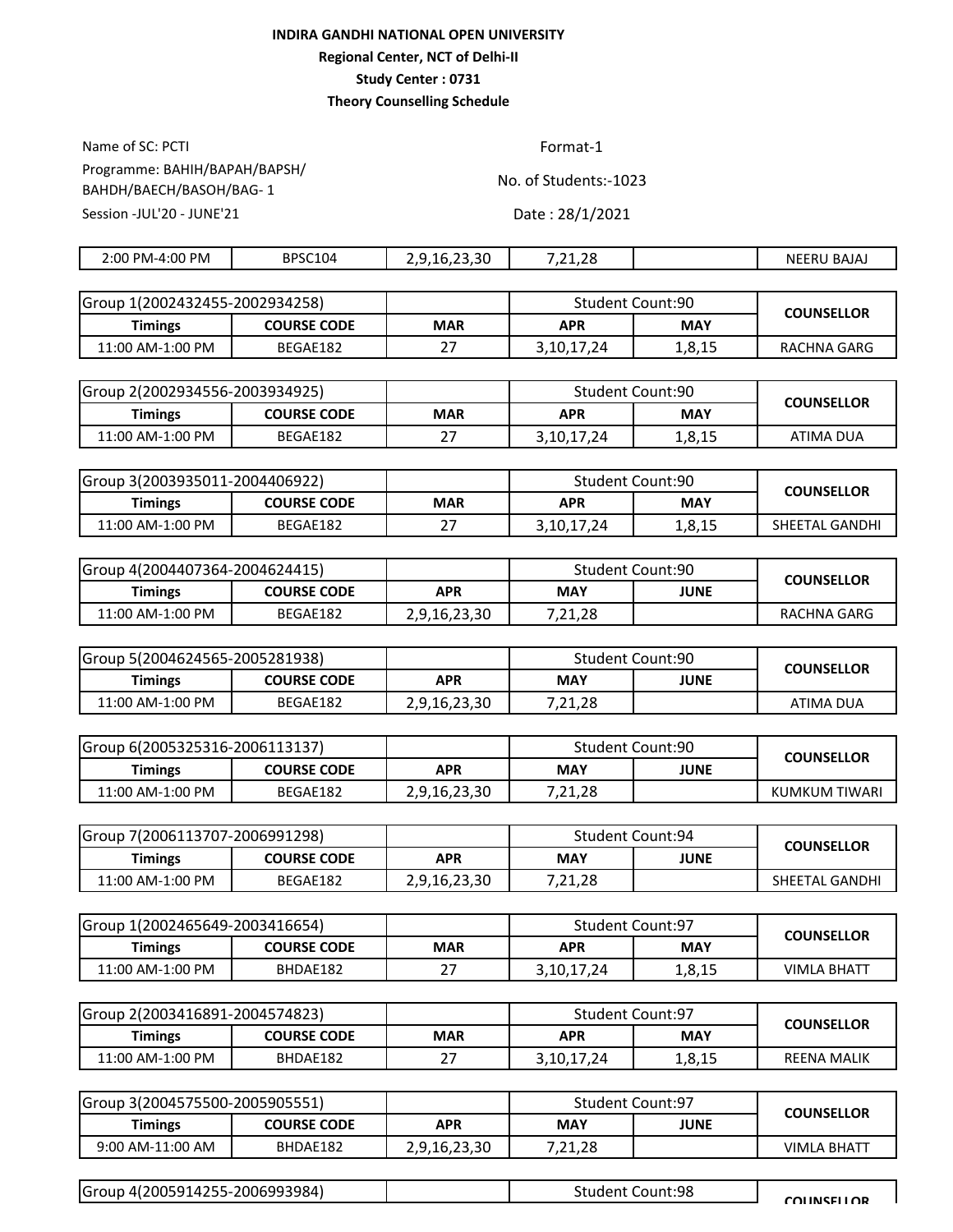Name of SC: PCTI Format-1 Session -JUL'20 - JUNE'21 Date: 28/1/2021 Programme: BAHIH/BAPAH/BAPSH/ BAHDH/BAECH/BASOH/BAG- 1

| <b>Timings</b>   | <b>COURSE CODE</b> | APR          | <b>MAY</b>              | JUNE | <b>LUUINJLLLUIN</b> |
|------------------|--------------------|--------------|-------------------------|------|---------------------|
| 9:00 AM-11:00 AM | BHDAE182           | 2.9.16.23.30 | າ ວ<br>- 71<br>24,70, م |      | <b>REENA MALIK</b>  |

| lGroup 1(2002432455-2002967734) |                    |     | <b>Student Count:92</b> |            | <b>COUNSELLOR</b> |
|---------------------------------|--------------------|-----|-------------------------|------------|-------------------|
| <b>Timings</b>                  | <b>COURSE CODE</b> | JAN | <b>FEB</b>              | <b>MAR</b> |                   |
| $2:00$ PM-4:00 PM               | <b>BPSC131</b>     | 30  | 6,13,20,27              | 6,13,20    | NEERU BAJAJ       |

| Group 2(2002967987-2004121426) |                    |     | <b>Student Count:92</b> |            | <b>COUNSELLOR</b> |
|--------------------------------|--------------------|-----|-------------------------|------------|-------------------|
| Timings                        | <b>COURSE CODE</b> | JAN | <b>FEB</b>              | <b>MAR</b> |                   |
| 2:00 PM-4:00 PM                | <b>BPSC131</b>     | 30  | 6,13,20,27              | 6,13,20    | <b>HEMLATA</b>    |

| Group 3(2004132879-2004560840) |                    |     | <b>Student Count:92</b> |            | <b>COUNSELLOR</b> |
|--------------------------------|--------------------|-----|-------------------------|------------|-------------------|
| Timings                        | <b>COURSE CODE</b> | JAN | <b>FEB</b>              | <b>MAR</b> |                   |
| 2:00 PM-4:00 PM                | <b>BPSC131</b>     | 30  | 6,13,20,27              | 6,13,20    | <b>MANISHA</b>    |

| Group 4(2004562397-2005072408) |                    |              | <b>Student Count:92</b> |             | <b>COUNSELLOR</b>  |
|--------------------------------|--------------------|--------------|-------------------------|-------------|--------------------|
| Timings                        | <b>COURSE CODE</b> | APR          | <b>MAY</b>              | <b>JUNE</b> |                    |
| 4:00 PM-6:00 PM                | <b>BPSC131</b>     | 2,9,16,23,30 | ,21,28<br>1 ר           |             | <b>NEERU BAJAJ</b> |

| Group 5(2005116131-2006146378) |                    |              | <b>Student Count:92</b> |             | <b>COUNSELLOR</b> |
|--------------------------------|--------------------|--------------|-------------------------|-------------|-------------------|
| Timings                        | <b>COURSE CODE</b> | APR          | <b>MAY</b>              | <b>JUNE</b> |                   |
| 4:00 PM-6:00 PM                | BPSC131            | 2,9,16,23,30 | ,21,28<br>1 ר           |             | <b>HEMLATA</b>    |

| Group 6(2006148581-2006993984) |                    |              | <b>Student Count:91</b> |             | <b>COUNSELLOR</b> |  |
|--------------------------------|--------------------|--------------|-------------------------|-------------|-------------------|--|
| Timings                        | <b>COURSE CODE</b> | APR          | <b>MAY</b>              | <b>JUNE</b> |                   |  |
| 4:00 PM-6:00 PM                | BPSC131            | 2,9,16,23,30 | 7,21,28                 |             | <b>MANISHA</b>    |  |

| Group 1(2002432455-2002967734) |                    |            | <b>Student Count:92</b> |            | <b>COUNSELLOR</b>  |  |
|--------------------------------|--------------------|------------|-------------------------|------------|--------------------|--|
| Timings                        | <b>COURSE CODE</b> | <b>MAR</b> | APR                     | <b>MAY</b> |                    |  |
| 9:00 AM-11:00 AM               | BPSC132            | <u>.</u>   | 3,10,17,24              | 1,8,15     | <b>NEERU BAJAJ</b> |  |

| Group 2(2002967987-2004121426) |                    |            | <b>Student Count:92</b> |        | <b>COUNSELLOR</b> |
|--------------------------------|--------------------|------------|-------------------------|--------|-------------------|
| Timings                        | <b>COURSE CODE</b> | <b>MAR</b> | <b>MAY</b><br>APR       |        |                   |
| 9:00 AM-11:00 AM               | <b>BPSC132</b>     | n –        | 3,10,17,24              | 1,8,15 | HEMLATA           |

| Group 3(2004132879-2004560840) |                    |            | <b>Student Count:92</b> |            | <b>COUNSELLOR</b> |
|--------------------------------|--------------------|------------|-------------------------|------------|-------------------|
| <b>Timings</b>                 | <b>COURSE CODE</b> | <b>MAR</b> | APR                     | <b>MAY</b> |                   |
| 9:00 AM-11:00 AM               | BPSC132            |            | 3,10,17,24              | 1,8,15     | SANGITA RANA      |

| Group 4(2004562397-2005072408) |                    |            | <b>Student Count:92</b> |             | <b>COUNSELLOR</b>  |  |
|--------------------------------|--------------------|------------|-------------------------|-------------|--------------------|--|
| Timings                        | <b>COURSE CODE</b> | APR        | <b>MAY</b>              | <b>JUNE</b> |                    |  |
| 4:00 PM-6:00 PM                | <b>BPSC132</b>     | 5,12,19,26 | 3,10,17,24              |             | <b>NEERU BAJAJ</b> |  |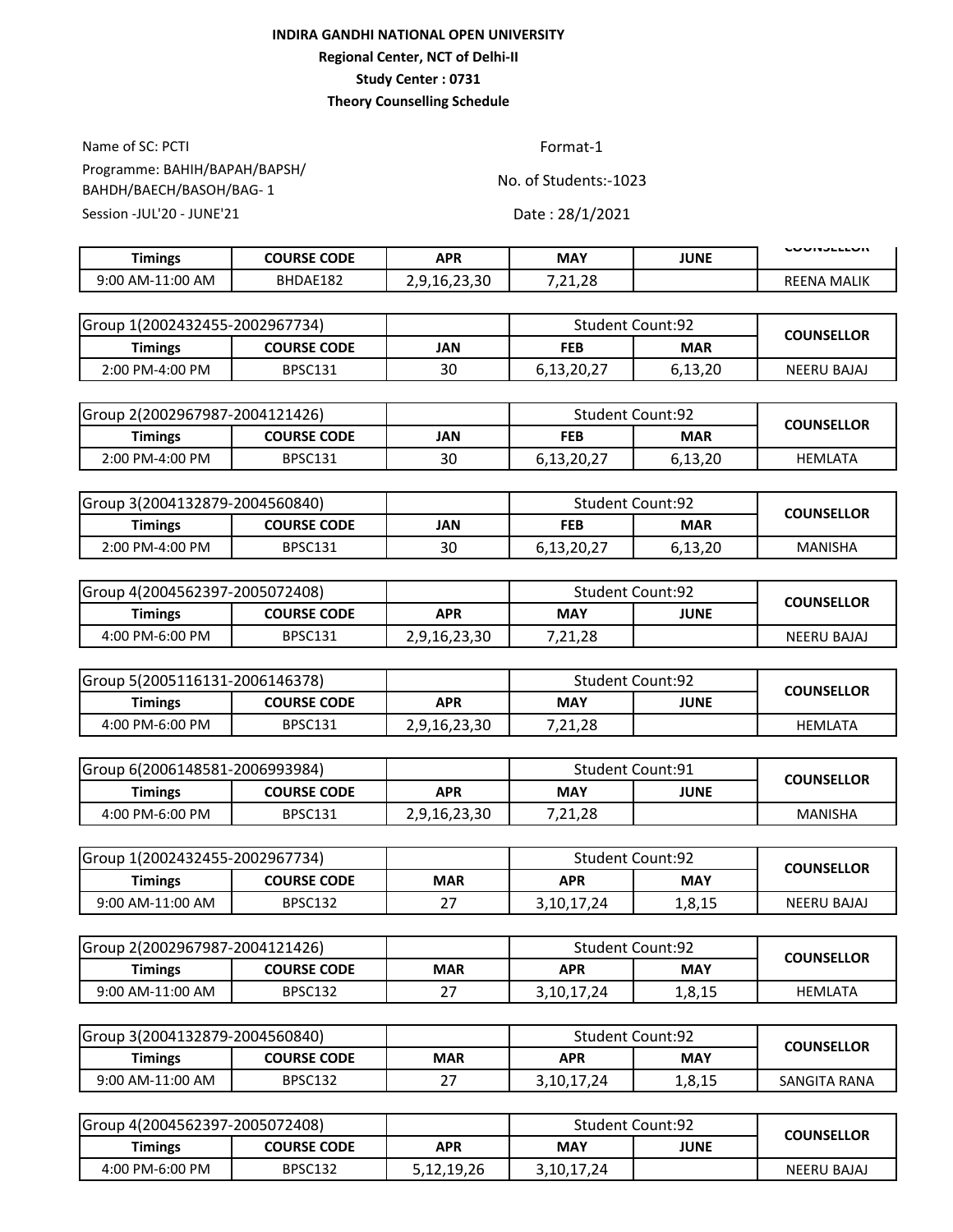Name of SC: PCTI Format-1 Session -JUL'20 - JUNE'21 Date: 28/1/2021 Programme: BAHIH/BAPAH/BAPSH/ BAHDH/BAECH/BASOH/BAG- 1

| Group 5(2005116131-2006146378) |                    | <b>Student Count:92</b> |            |      | <b>COUNSELLOR</b> |
|--------------------------------|--------------------|-------------------------|------------|------|-------------------|
| Timings                        | <b>COURSE CODE</b> | APR                     | <b>MAY</b> | JUNE |                   |
| 4:00 PM-6:00 PM                | <b>BPSC132</b>     | 5,12,19,26              | 3,10,17,24 |      | HEMLATA           |

| Group 6(2006148581-2006993984) |                    |            | <b>Student Count:91</b> |      | <b>COUNSELLOR</b> |  |
|--------------------------------|--------------------|------------|-------------------------|------|-------------------|--|
| Timings                        | <b>COURSE CODE</b> | APR        | <b>MAY</b>              | JUNE |                   |  |
| 4:00 PM-6:00 PM                | BPSC132            | 5,12,19,26 | 3,10,17,24              |      | <b>MANSIHA</b>    |  |

| Group 1          |                    |           | <b>Student Count:13</b> |            | <b>COUNSELLOR</b> |
|------------------|--------------------|-----------|-------------------------|------------|-------------------|
| <b>Timings</b>   | <b>COURSE CODE</b> | JAN       | FEB                     | <b>MAR</b> |                   |
| 11:00 AM-1:00 PM | <b>BSOC101</b>     | ີ 1<br>ᇰᆂ | 7,14,21,28              | ,14,21     | SANGITA RANA      |

| Group           |                    |          | <b>Student Count:13</b> |            | <b>COUNSELLOR</b>   |  |
|-----------------|--------------------|----------|-------------------------|------------|---------------------|--|
| Timings         | <b>COURSE CODE</b> | JAN      | <b>FEB</b>              | <b>MAR</b> |                     |  |
| 2:00 PM-4:00 PM | <b>BSOC102</b>     | า 1<br>ັ | 7,14,21,28              | 7,14,21    | <b>RUCHI SHARMA</b> |  |

| Group 1          |                    |            | <b>Student Count:13</b>   |  | <b>COUNSELLOR</b> |
|------------------|--------------------|------------|---------------------------|--|-------------------|
| Timings          | <b>COURSE CODE</b> | APR        | <b>MAY</b><br><b>JUNE</b> |  |                   |
| 9:00 AM-11:00 AM | <b>BSOC103</b>     | 4,11,18,25 | 2,9,16,23                 |  | SANGITA RANA      |

| Group 1          |                    |               | <b>Student Count:13</b> |             | <b>COUNSELLOR</b> |
|------------------|--------------------|---------------|-------------------------|-------------|-------------------|
| <b>Timings</b>   | <b>COURSE CODE</b> | APR           | <b>MAY</b>              | <b>JUNE</b> |                   |
| 11:00 AM-1:00 PM | BSOC104            | 4, 11, 18, 25 | 2,9,16,23               |             | RUCHI SHARMA      |

| Group.          |                    |               | <b>Student Count:89</b> |        | <b>COUNSELLOR</b>   |
|-----------------|--------------------|---------------|-------------------------|--------|---------------------|
| <b>Timings</b>  | <b>COURSE CODE</b> | <b>MAR</b>    | <b>MAY</b><br>APR       |        |                     |
| 2:00 PM-4:00 PM | BSOC131            | ∼<br><u>.</u> | 3,10,17,24              | 1,8,15 | <b>RUCHI SHARMA</b> |

| Group 1         |                    |            | <b>Student Count:89</b> |             | <b>COUNSELLOR</b> |
|-----------------|--------------------|------------|-------------------------|-------------|-------------------|
| <b>Timings</b>  | <b>COURSE CODE</b> | <b>APR</b> | <b>MAY</b>              | <b>JUNE</b> |                   |
| 2:00 PM-4:00 PM | BSOC132            |            | 22.29                   | 5,12,19,26  | RUCHI SHARMA      |
| 4:00 PM-6:00 PM | BSOC132            |            |                         | 19.26       | RUCHI SHARMA      |

| Group 1(2002623087-2004249443) |                |              | <b>Student Count:71</b> |      | <b>COUNSELLOR</b> |
|--------------------------------|----------------|--------------|-------------------------|------|-------------------|
| Timings                        | COURSE CODE    | APR          | <b>MAY</b>              | JUNE |                   |
| 9:00 AM-11:00 AM               | <b>BSOG171</b> | ⊥,∪,⊥J,∠∠,∠J | 6,13                    |      | SANGITA RANA      |

| Group 2(2004251477-2006810276) |                    |              | Student Count:70 |             | <b>COUNSELLOR</b>   |  |
|--------------------------------|--------------------|--------------|------------------|-------------|---------------------|--|
| Timings                        | <b>COURSE CODE</b> | APR          | <b>MAY</b>       | <b>JUNE</b> |                     |  |
| 9:00 AM-11:00 AM               | <b>BSOG171</b>     | 1,8,15,22,29 | 6,13,20          |             | <b>RUCHI SHARMA</b> |  |

| Group         |                    |     | studenf    | Count:33    |            |
|---------------|--------------------|-----|------------|-------------|------------|
| <b>imings</b> | <b>COURSE CODE</b> | APR | <b>MAY</b> | <b>JUNE</b> | COUNSELLOR |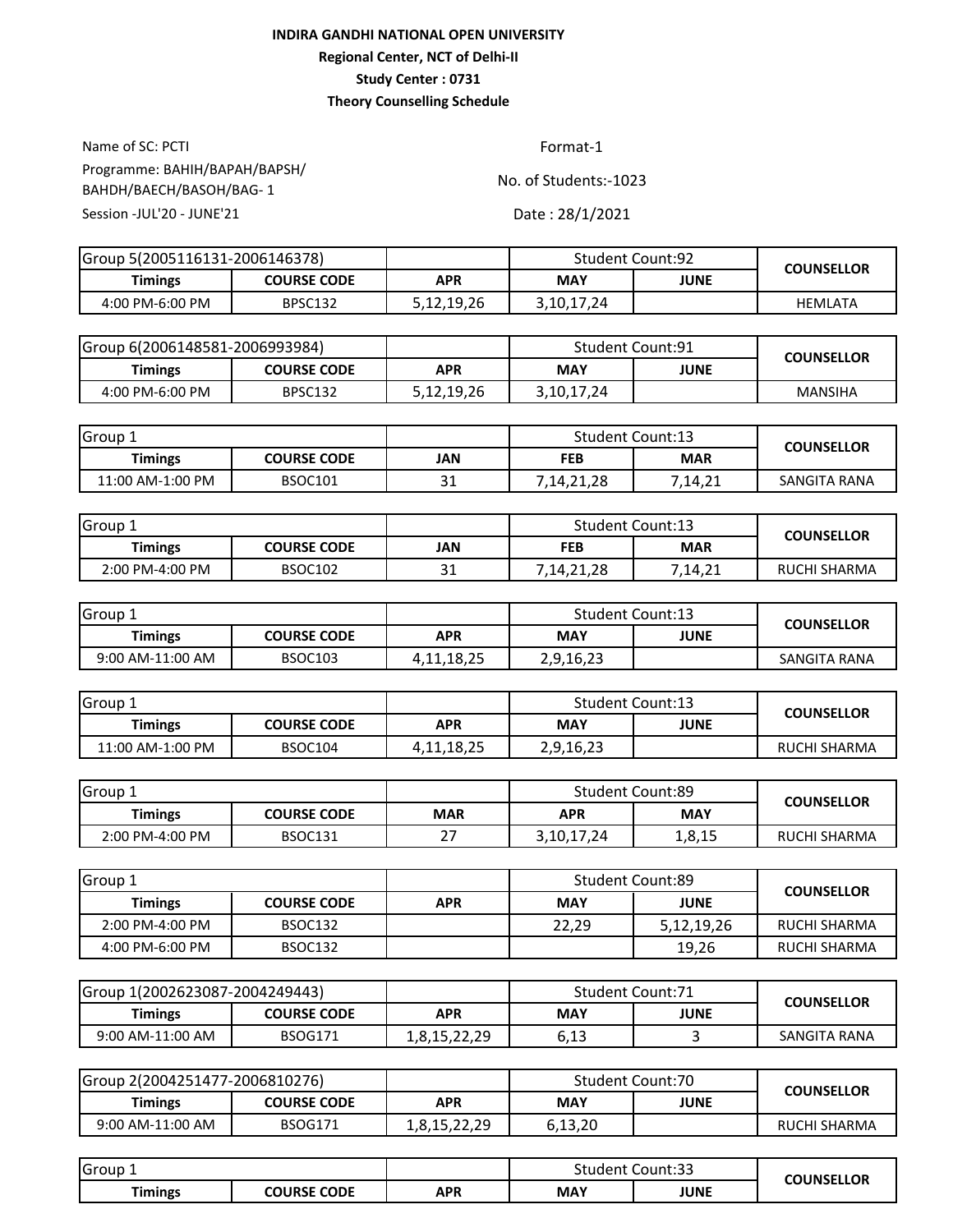Name of SC: PCTI Format-1 Session -JUL'20 - JUNE'21 Date: 28/1/2021 Programme: BAHIH/BAPAH/BAPSH/ BAHDH/BAECH/BASOH/BAG- 1

| 1:00<br>AM<br>9:00<br>AM- | BECC132 | $\Omega$<br>่วบ | $\sim$ $\sim$ $\sim$<br>ے, ب | .<br>AY'<br>JAIN<br>NH. |
|---------------------------|---------|-----------------|------------------------------|-------------------------|
|                           |         |                 |                              |                         |

| Group 1          |             |            | <b>Student Count:3</b> |         | <b>COUNSELLOR</b> |
|------------------|-------------|------------|------------------------|---------|-------------------|
| <b>Timings</b>   | COURSE CODE | <b>APR</b> | MAY                    | JUNE    |                   |
| 11:00 AM-1:00 PM | BECC101     |            | 30                     | 6,13,20 | AYUSHI JAIN       |

| Group 1           |                    |     | <b>Student Count:3</b> |                 | <b>COUNSELLOR</b> |  |
|-------------------|--------------------|-----|------------------------|-----------------|-------------------|--|
| <b>Timings</b>    | <b>COURSE CODE</b> | APR | <b>MAY</b>             | <b>JUNE</b>     |                   |  |
| 09:00 AM-11:00 PM | BECC102            |     | 22,29                  | r 10<br>ے ہے رک | AYUSHI JAIN       |  |

| Group 1          |                    |     | <b>Student Count:3</b> |      | <b>COUNSELLOR</b> |
|------------------|--------------------|-----|------------------------|------|-------------------|
| <b>Timings</b>   | <b>COURSE CODE</b> | APR | MAY                    | JUNE |                   |
| 11:00 AM-1:00 PM | BECC103            |     | 22,29                  | 5,12 | SONAL AGGARWAL    |

| Group 1            |                    |     | <b>Student Count:3</b> |             | <b>COUNSELLOR</b> |
|--------------------|--------------------|-----|------------------------|-------------|-------------------|
| <b>Timings</b>     | <b>COURSE CODE</b> | APR | <b>MAY</b>             | <b>JUNE</b> |                   |
| $9:00$ AM-11:00 AM | BECC104            |     |                        | 19,26       | AYUSHI JAIN       |
| 11:00 AM-1:00 PM   | BECC104            |     |                        | 19,26       | AYUSHI JAIN       |

| Group 1          |                    |     | <b>Student Count:9</b> |             | <b>COUNSELLOR</b> |
|------------------|--------------------|-----|------------------------|-------------|-------------------|
| <b>Timings</b>   | <b>COURSE CODE</b> | APR | <b>MAY</b>             | <b>JUNE</b> |                   |
| 9:00 AM-11:00 AM | BHDC101            |     | 30                     | 6,13,20     | KAMLESH THOHAN    |

| Group            |                    |     | <b>Student Count:9</b> |             | <b>COUNSELLOR</b> |  |
|------------------|--------------------|-----|------------------------|-------------|-------------------|--|
| <b>Timings</b>   | <b>COURSE CODE</b> | APR | <b>MAY</b>             | <b>JUNE</b> |                   |  |
| 11:00 AM-1:00 PM | BHDC102            |     | 30                     | 6,13,20     | KAMLESH THOHAN    |  |

| Group            |                    |            | <b>Student Count:9</b> |            | <b>COUNSELLOR</b> |
|------------------|--------------------|------------|------------------------|------------|-------------------|
| Timings          | <b>COURSE CODE</b> | <b>MAR</b> | <b>APR</b>             | <b>MAY</b> |                   |
| 9:00 AM-11:00 AM | BHDC103            | . .        | 3,10,17                |            | KAMLESH THOHAN    |

| Group 1          |             |     | <b>Student Count:9</b> |                | <b>COUNSELLOR</b> |
|------------------|-------------|-----|------------------------|----------------|-------------------|
| <b>Timings</b>   | COURSE CODE | APR | <b>MAY</b>             | <b>JUNE</b>    |                   |
| 9:00 AM-11:00 AM | BHDC104     |     | 22,29                  | E 1 J<br>J, LZ | KAMLESH THOHAN    |

| Group.          |                    |     | <b>Student Count:5</b> |                | <b>COUNSELLOR</b>  |  |
|-----------------|--------------------|-----|------------------------|----------------|--------------------|--|
| Timings         | <b>COURSE CODE</b> | APR | <b>MAY</b>             | <b>JUNE</b>    |                    |  |
| 2:00 PM-4:00 PM | BMTC131            |     | 22,29                  | E 1 J<br>J, LZ | <b>RATAN SINGH</b> |  |

| l Group 1       |                    |     | <b>Student Count:5</b> |               | <b>COUNSELLOR</b>  |  |
|-----------------|--------------------|-----|------------------------|---------------|--------------------|--|
| <b>Timings</b>  | <b>COURSE CODE</b> | APR | <b>MAY</b>             | <b>JUNE</b>   |                    |  |
| 4:00 PM-6:00 PM | BMTC132            |     | 21,29<br>21            | E 1 7<br>⊃,⊥∠ | <b>RATAN SINGH</b> |  |